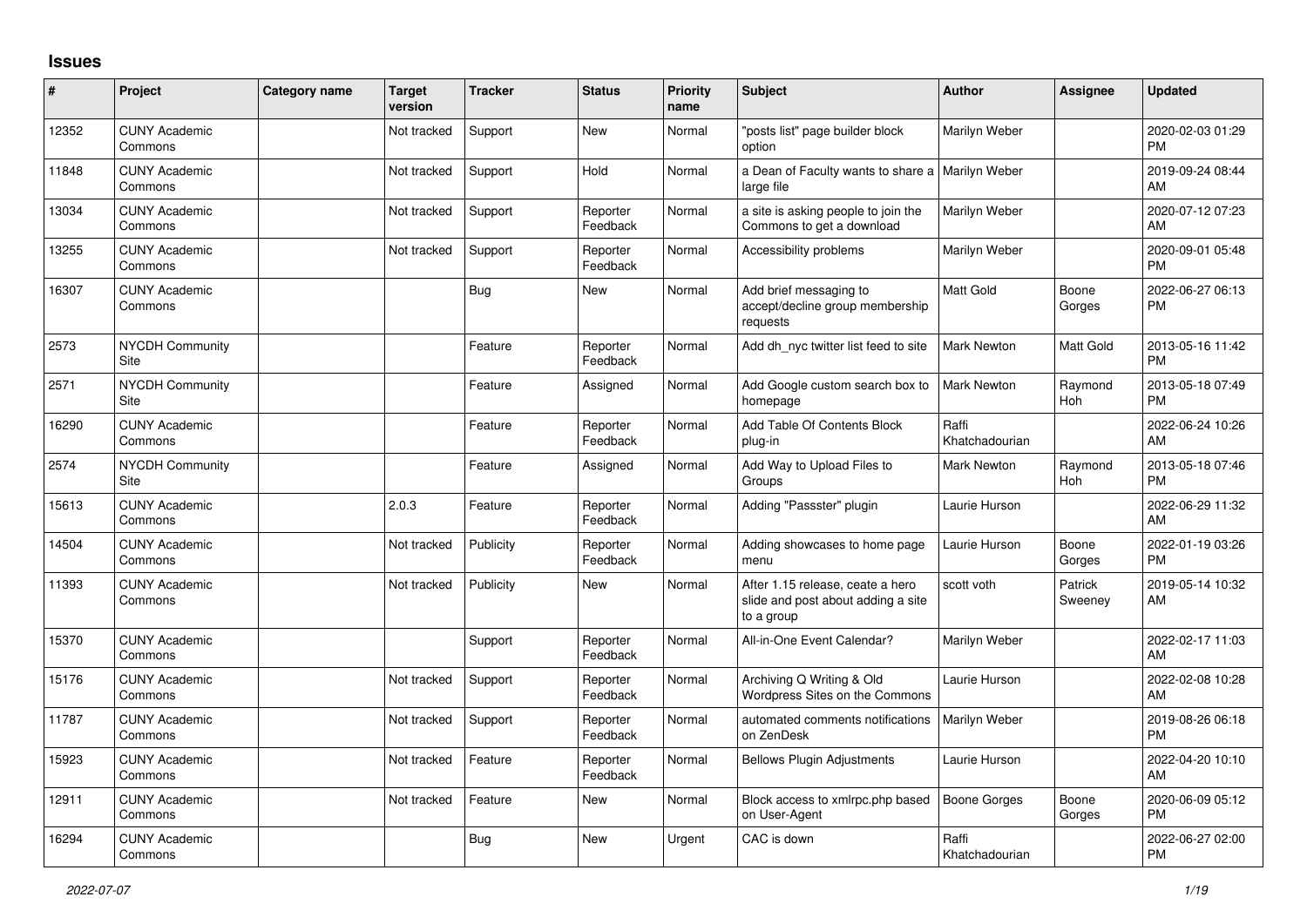| #     | Project                                                                 | <b>Category name</b> | <b>Target</b><br>version | <b>Tracker</b> | <b>Status</b>        | Priority<br>name | Subject                                                                               | Author              | <b>Assignee</b>     | <b>Updated</b>                |
|-------|-------------------------------------------------------------------------|----------------------|--------------------------|----------------|----------------------|------------------|---------------------------------------------------------------------------------------|---------------------|---------------------|-------------------------------|
| 10657 | <b>CUNY Academic</b><br>Commons                                         |                      | Not tracked              | Support        | Reporter<br>Feedback | Normal           | child theme problems                                                                  | Marilyn Weber       |                     | 2018-11-08 01:19<br><b>PM</b> |
| 11519 | <b>CUNY Academic</b><br>Commons                                         |                      | Not tracked              | Support        | Assigned             | Normal           | comment option not appearing                                                          | Marilyn Weber       |                     | 2019-09-24 10:28<br>AM        |
| 11149 | <b>CUNY Academic</b><br>Commons                                         |                      | Not tracked              | Support        | Reporter<br>Feedback | Normal           | comments getting blocked                                                              | Marilyn Weber       | Raymond<br>Hoh      | 2019-03-26 11:40<br>AM        |
| 14394 | <b>CUNY Academic</b><br>Commons                                         |                      | Not tracked              | Feature        | <b>New</b>           | Normal           | Commons News Site - redesign                                                          | scott voth          | scott voth          | 2021-09-14 10:46<br>AM        |
| 14936 | <b>CUNY Academic</b><br>Commons                                         |                      |                          | Bug            | <b>New</b>           | Normal           | Commons websites blocked by<br>SPS campus network                                     | Laurie Hurson       |                     | 2021-11-03 03:57<br><b>PM</b> |
| 13949 | <b>CUNY Academic</b><br>Commons                                         |                      | Not tracked              | Bug            | <b>New</b>           | Normal           | Continued debugging of runaway<br>MySQL connections                                   | <b>Matt Gold</b>    | Boone<br>Gorges     | 2021-09-14 10:42<br>AM        |
| 8837  | <b>CUNY Academic</b><br>Commons                                         |                      | Not tracked              | Feature        | Assigned             | Normal           | Create a form to request info from<br>people requesting premium<br>themes and plugins | <b>Matt Gold</b>    | Marilyn<br>Weber    | 2017-11-14 03:35<br><b>PM</b> |
| 12062 | AD/O365 Transition<br>from NonMatric to<br><b>Matriculated Students</b> |                      |                          | Feature        | In Progress          | Normal           | create solution and console project   Emilio Rodriguez                                |                     | Emilio<br>Rodriguez | 2019-11-12 03:56<br><b>PM</b> |
| 6665  | <b>CUNY Academic</b><br>Commons                                         |                      | Not tracked              | Publicity      | <b>New</b>           | Normal           | Dead Link in 1.10 announcement<br>post                                                | Paige Dupont        | Stephen Real        | 2016-12-01 03:11<br><b>PM</b> |
| 11509 | <b>CUNY Academic</b><br>Commons                                         |                      | Not tracked              | Support        | Reporter<br>Feedback | Normal           | deleted Page causing a Menu<br>problem?                                               | Marilyn Weber       |                     | 2019-06-04 09:54<br>AM        |
| 15260 | <b>CUNY Academic</b><br>Commons                                         |                      |                          | Support        | Reporter<br>Feedback | Normal           | Diacritical markings   European<br><b>Stages</b>                                      | Marilyn Weber       |                     | 2022-02-04 08:16<br>AM        |
| 14940 | <b>CUNY Academic</b><br>Commons                                         |                      |                          | <b>Bug</b>     | <b>New</b>           | Normal           | Discrepancy between Commons<br>profile "sites" and actual # of sites                  | Laurie Hurson       |                     | 2021-11-08 11:09<br>AM        |
| 9207  | <b>CUNY Academic</b><br>Commons                                         |                      | Future<br>release        | Support        | Reporter<br>Feedback | Normal           | display dashboards made in<br>Tableau?                                                | Marilyn Weber       | Boone<br>Gorges     | 2018-04-10 10:42<br>AM        |
| 16092 | <b>CUNY Academic</b><br>Commons                                         |                      | Future<br>release        | Feature        | Hold                 | Normal           | Don't show main site in Site<br>search results                                        | <b>Boone Gorges</b> | Boone<br>Gorges     | 2022-05-17 03:12<br><b>PM</b> |
| 12198 | <b>CUNY Academic</b><br>Commons                                         |                      | Not tracked              | Bug            | Reporter<br>Feedback | Normal           | Duplicate listing in My Sites                                                         | Tom Harbison        |                     | 2019-12-09 05:50<br><b>PM</b> |
| 15655 | <b>CUNY Academic</b><br>Commons                                         |                      | 2.0.3                    | Support        | Reporter<br>Feedback | Normal           | Event Aggregator plugin?                                                              | Marilyn Weber       |                     | 2022-06-29 11:32<br>AM        |
| 15565 | <b>CUNY Academic</b><br>Commons                                         |                      |                          | Support        | New                  | Normal           | Events - send updates to an email<br>listserv                                         | Marilyn Weber       |                     | 2022-03-10 01:06<br>PM        |
| 14398 | <b>CUNY Academic</b><br>Commons                                         |                      | Not tracked              | Support        | Reporter<br>Feedback | Normal           | Events plug-in notification problem   Marilyn Weber                                   |                     |                     | 2021-05-11 11:21<br>AM        |
| 4235  | <b>CUNY Academic</b><br>Commons                                         |                      | Not tracked              | Design/UX      | Assigned             | Normal           | Explore user experience around<br>comments on forum topics vs docs                    | Matt Gold           | Samantha<br>Raddatz | 2015-07-21 10:23<br>AM        |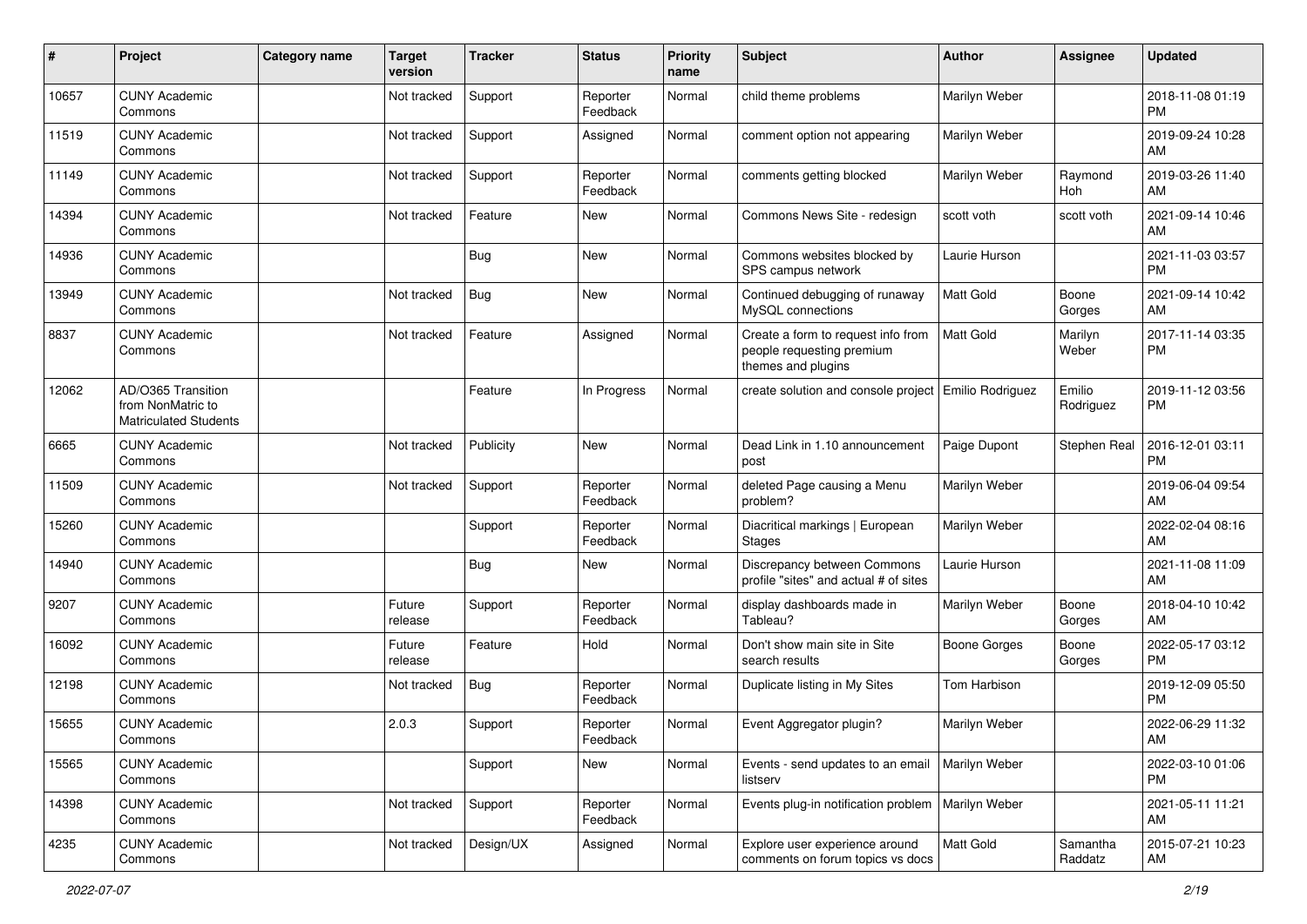| #     | Project                               | <b>Category name</b> | <b>Target</b><br>version | <b>Tracker</b> | <b>Status</b>        | <b>Priority</b><br>name | Subject                                                                                                                                      | Author                  | <b>Assignee</b>   | <b>Updated</b>                |
|-------|---------------------------------------|----------------------|--------------------------|----------------|----------------------|-------------------------|----------------------------------------------------------------------------------------------------------------------------------------------|-------------------------|-------------------|-------------------------------|
| 11879 | <b>CUNY Academic</b><br>Commons       |                      | Not tracked              | <b>Bug</b>     | <b>New</b>           | Normal                  | Hypothesis comments appearing<br>on multiple, different pdfs across<br>blogs                                                                 | Laurie Hurson           | Laurie Hurson     | 2019-09-19 02:39<br>PM        |
| 11131 | <b>CUNY Academic</b><br>Commons       |                      | Future<br>release        | Feature        | Reporter<br>Feedback | Normal                  | <b>Image Annotation Plugins</b>                                                                                                              | Laurie Hurson           |                   | 2019-02-26 11:33<br>AM        |
| 14792 | <b>CUNY Academic</b><br>Commons       |                      |                          | Bug            | New                  | Normal                  | Inconsistent email notifications<br>from gravity forms                                                                                       | Raffi<br>Khatchadourian |                   | 2021-10-04 01:50<br>PM        |
| 2577  | <b>NYCDH Community</b><br>Site        |                      |                          | Feature        | Assigned             | Low                     | Investigate Potential to Add Links<br>to the Forum                                                                                           | Mark Newton             | Alex Gil          | 2013-05-16 09:40<br>PM        |
| 9908  | <b>CUNY Academic</b><br>Commons       |                      | Not tracked              | Feature        | <b>New</b>           | Normal                  | Is it possible to send email<br>updates to users (or an email<br>address not on the list) for only a<br>single page AFTER being<br>prompted? | <b>Michael Shields</b>  | scott voth        | 2018-06-11 01:34<br><b>PM</b> |
| 2618  | NYCDH Community<br>Site               |                      |                          | Bug            | Assigned             | Low                     | Mark blogs as spam when created<br>by users marked as spam                                                                                   | Matt Gold               | Boone<br>Gorges   | 2013-06-09 11:38<br><b>PM</b> |
| 15757 | <b>CUNY Academic</b><br>Commons       |                      |                          | Bug            | New                  | Normal                  | Members # do not match                                                                                                                       | Laurie Hurson           |                   | 2022-03-30 04:52<br>PM        |
| 11392 | <b>CUNY Academic</b><br>Commons       |                      | Future<br>release        | <b>Bug</b>     | <b>New</b>           | Normal                  | Migrate users away from<br><b>StatPress</b>                                                                                                  | <b>Boone Gorges</b>     |                   | 2019-04-23 03:53<br><b>PM</b> |
| 8992  | <b>NYCDH Community</b><br><b>Site</b> |                      |                          | <b>Bug</b>     | Assigned             | Normal                  | Multiple RBE error reports                                                                                                                   | <b>Matt Gold</b>        | Raymond<br>Hoh    | 2017-12-11 05:43<br><b>PM</b> |
| 11968 | JustPublics@365<br>MediaCamp          |                      |                          | Feature        | New                  | Normal                  | Nanoscience Retractable Display<br>Unit                                                                                                      | Donald Cherry           | Bonnie<br>Eissner | 2021-02-19 08:50<br>AM        |
| 15169 | <b>CUNY Academic</b><br>Commons       |                      | 2.0.3                    | Support        | Reporter<br>Feedback | Normal                  | new Prelude website zipfiles for<br>custom theme and other files.                                                                            | Marilyn Weber           |                   | 2022-06-29 11:32<br>AM        |
| 10678 | <b>CUNY Academic</b><br>Commons       |                      | Not tracked              | <b>Bug</b>     | Reporter<br>Feedback | High                    | Newsletter Plugin Not Sending Out   Mark Webb<br><b>Newsletters</b>                                                                          |                         | Boone<br>Gorges   | 2019-09-16 09:38<br>PM        |
| 10262 | <b>CUNY Academic</b><br>Commons       |                      | Not tracked              | <b>Bug</b>     | Reporter<br>Feedback | Normal                  | Newsletter Plugin: Broken Image<br>at Bottom of All Newsletters                                                                              | Mark Webb               | Raymond<br>Hoh    | 2018-08-30 05:17<br><b>PM</b> |
| 12436 | <b>CUNY Academic</b><br>Commons       |                      | Not tracked              | <b>Bug</b>     | Assigned             | Normal                  | Nightly system downtime                                                                                                                      | <b>Boone Gorges</b>     |                   | 2020-08-01 09:30<br>AM        |
| 15045 | <b>CUNY Academic</b><br>Commons       |                      |                          | Support        | <b>New</b>           | Normal                  | no result for KCeL in the search<br>box on the commons                                                                                       | Marilyn Weber           |                   | 2021-12-10 11:29<br>AM        |
| 12004 | <b>CUNY Academic</b><br>Commons       |                      | Not tracked              | Support        | Reporter<br>Feedback | Normal                  | Notifications for spam blog<br>comments                                                                                                      | Gina Cherry             | Raymond<br>Hoh    | 2019-11-01 12:05<br>PM        |
| 14475 | <b>CUNY Academic</b><br>Commons       |                      | Not tracked              | Publicity      | New                  | Normal                  | OER Showcase Page                                                                                                                            | Laurie Hurson           | Laurie Hurson     | 2021-09-14 10:46<br>AM        |
| 8607  | <b>CUNY Academic</b><br>Commons       |                      | Not tracked              | Support        | New                  | Normal                  | Paypal?                                                                                                                                      | Marilyn Weber           | Matt Gold         | 2018-05-15 01:37<br><b>PM</b> |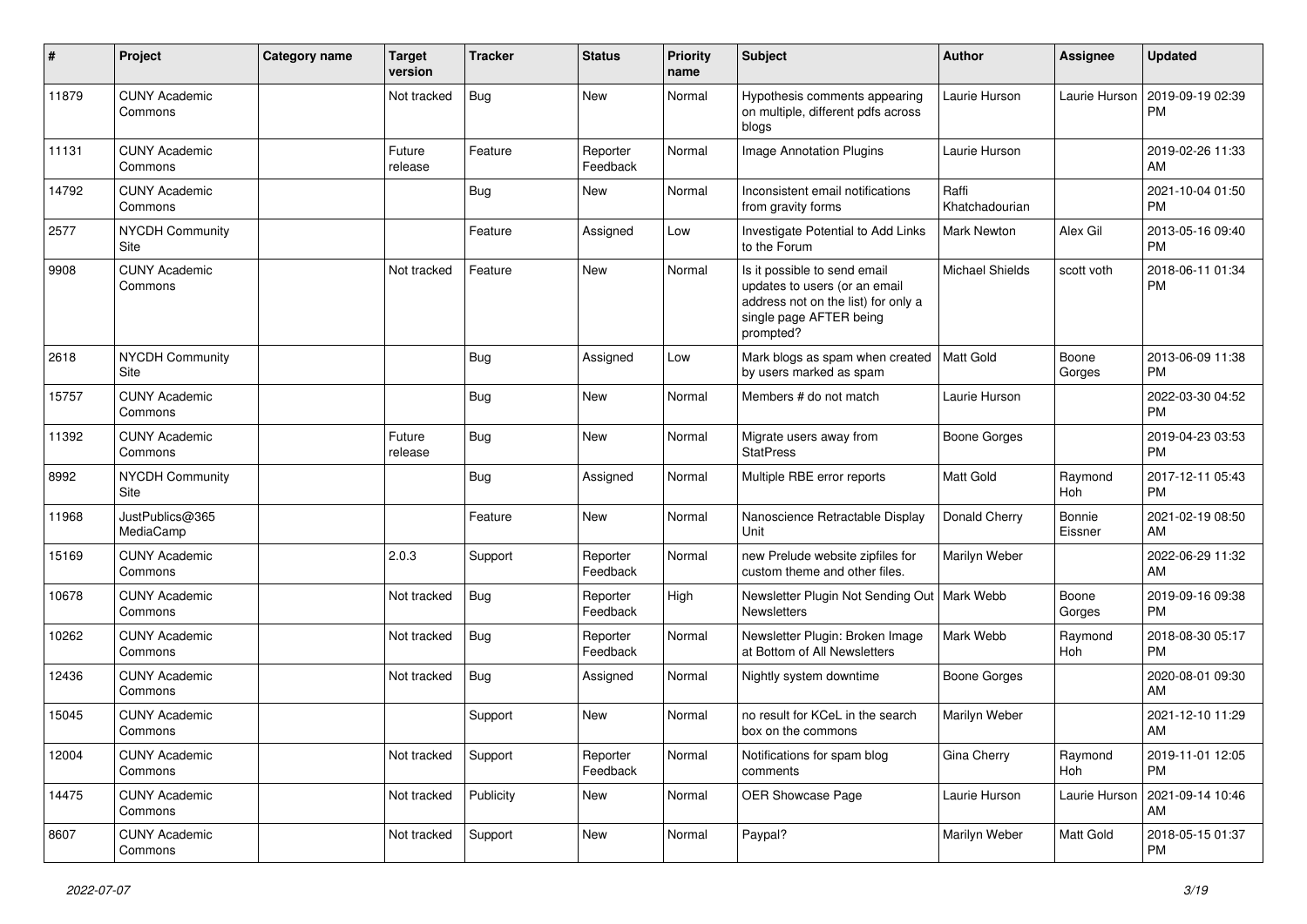| #     | Project                         | <b>Category name</b> | Target<br>version | <b>Tracker</b> | <b>Status</b>        | <b>Priority</b><br>name | <b>Subject</b>                                                          | <b>Author</b>        | <b>Assignee</b>     | <b>Updated</b>                |
|-------|---------------------------------|----------------------|-------------------|----------------|----------------------|-------------------------|-------------------------------------------------------------------------|----------------------|---------------------|-------------------------------|
| 2612  | <b>CUNY Academic</b><br>Commons |                      | Not tracked       | Publicity      | Assigned             | Normal                  | Pinterest site for the Commons                                          | local admin          | Sarah<br>Morgano    | 2016-03-04 11:19<br>AM        |
| 14629 | <b>CUNY Academic</b><br>Commons |                      | Not tracked       | Bug            | Reporter<br>Feedback | Normal                  | Possible Post Order Bug?                                                | <b>Syelle Graves</b> |                     | 2021-09-14 10:47<br>AM        |
| 11771 | <b>CUNY Academic</b><br>Commons |                      | Not tracked       | Support        | Reporter<br>Feedback | Normal                  | post displays in sections                                               | Marilyn Weber        |                     | 2019-08-20 10:34<br>AM        |
| 13912 | <b>CUNY Academic</b><br>Commons |                      | Not tracked       | Feature        | Hold                 | Low                     | posting "missed schedule"                                               | Marilyn Weber        |                     | 2021-02-23 10:46<br>AM        |
| 14900 | <b>CUNY Academic</b><br>Commons |                      | Not tracked       | Support        | Reporter<br>Feedback | Normal                  | previous theme?                                                         | Marilyn Weber        |                     | 2021-10-25 10:31<br>AM        |
| 13286 | <b>CUNY Academic</b><br>Commons |                      | Not tracked       | Support        | <b>New</b>           | Normal                  | problem connecting with<br>WordPress app                                | Marilyn Weber        | Raymond<br>Hoh      | 2020-09-08 11:16<br>AM        |
| 15685 | <b>CUNY Academic</b><br>Commons |                      |                   | Support        | <b>New</b>           | High                    | problem with chrome?                                                    | Marilyn Weber        |                     | 2022-04-25 03:40<br><b>PM</b> |
| 14842 | <b>CUNY Academic</b><br>Commons |                      | Not tracked       | Support        | Reporter<br>Feedback | Normal                  | Question about widgets and block<br>editor                              | Gina Cherry          |                     | 2021-10-06 03:01<br><b>PM</b> |
| 16332 | <b>CUNY Academic</b><br>Commons |                      |                   | Feature        | <b>New</b>           | Normal                  | Refining the OER Tag: Remove<br>OER tag option from Creation<br>Process | Laurie Hurson        |                     | 2022-07-05 01:07<br><b>PM</b> |
| 15883 | <b>CUNY Academic</b><br>Commons |                      | 2.1.0             | Feature        | <b>New</b>           | Normal                  | Release BPGES update                                                    | <b>Boone Gorges</b>  | Boone<br>Gorges     | 2022-05-26 10:39<br>AM        |
| 16110 | <b>CUNY Academic</b><br>Commons |                      |                   | Support        | Reporter<br>Feedback | Normal                  | remove Creative Commons<br>license from pages?                          | Marilyn Weber        | Raymond<br>Hoh      | 2022-05-17 06:11<br><b>PM</b> |
| 16099 | <b>CUNY Academic</b><br>Commons |                      |                   | Support        | Reporter<br>Feedback | Normal                  | request for Newsletter Glue                                             | Marilyn Weber        |                     | 2022-05-13 12:14<br><b>PM</b> |
| 16335 | <b>CUNY Academic</b><br>Commons |                      |                   | Feature        | <b>New</b>           | Normal                  | Revisiting options and functions of<br>Creative Commons license widget  | Laurie Hurson        |                     | 2022-07-06 11:17<br>AM        |
| 12484 | <b>CUNY Academic</b><br>Commons |                      | Not tracked       | Support        | Reporter<br>Feedback | Normal                  | Sign up Code for COIL Course<br>starting in March                       | Laurie Hurson        | Matt Gold           | 2020-03-02 02:26<br><b>PM</b> |
| 12328 | <b>CUNY Academic</b><br>Commons |                      | Not tracked       | Support        | <b>New</b>           | Normal                  | Sign up Code for Non-CUNY<br>Faculty                                    | Laurie Hurson        |                     | 2020-01-28 10:25<br>AM        |
| 15816 | <b>CUNY Academic</b><br>Commons |                      | Not tracked       | Support        | <b>New</b>           | Normal                  | slow loading at SPS                                                     | Marilyn Weber        |                     | 2022-04-05 01:26<br><b>PM</b> |
| 5298  | <b>CUNY Academic</b><br>Commons |                      | Not tracked       | Publicity      | New                  | Normal                  | Survey Pop-Up Text                                                      | Samantha Raddatz     | Samantha<br>Raddatz | 2016-03-22 12:27<br><b>PM</b> |
| 2576  | <b>NYCDH Community</b><br>Site  |                      |                   | <b>Bug</b>     | Hold                 | Low                     | Test Next Button in Javascript<br><b>Tutorial Under Activities</b>      | <b>Mark Newton</b>   | Alex Gil            | 2013-05-18 02:55<br><b>PM</b> |
| 7828  | <b>CUNY Academic</b><br>Commons |                      | Not tracked       | Feature        | Assigned             | Normal                  | Theme Assessment 2017                                                   | Margaret Galvan      | Margaret<br>Galvan  | 2017-05-02 10:41<br><b>PM</b> |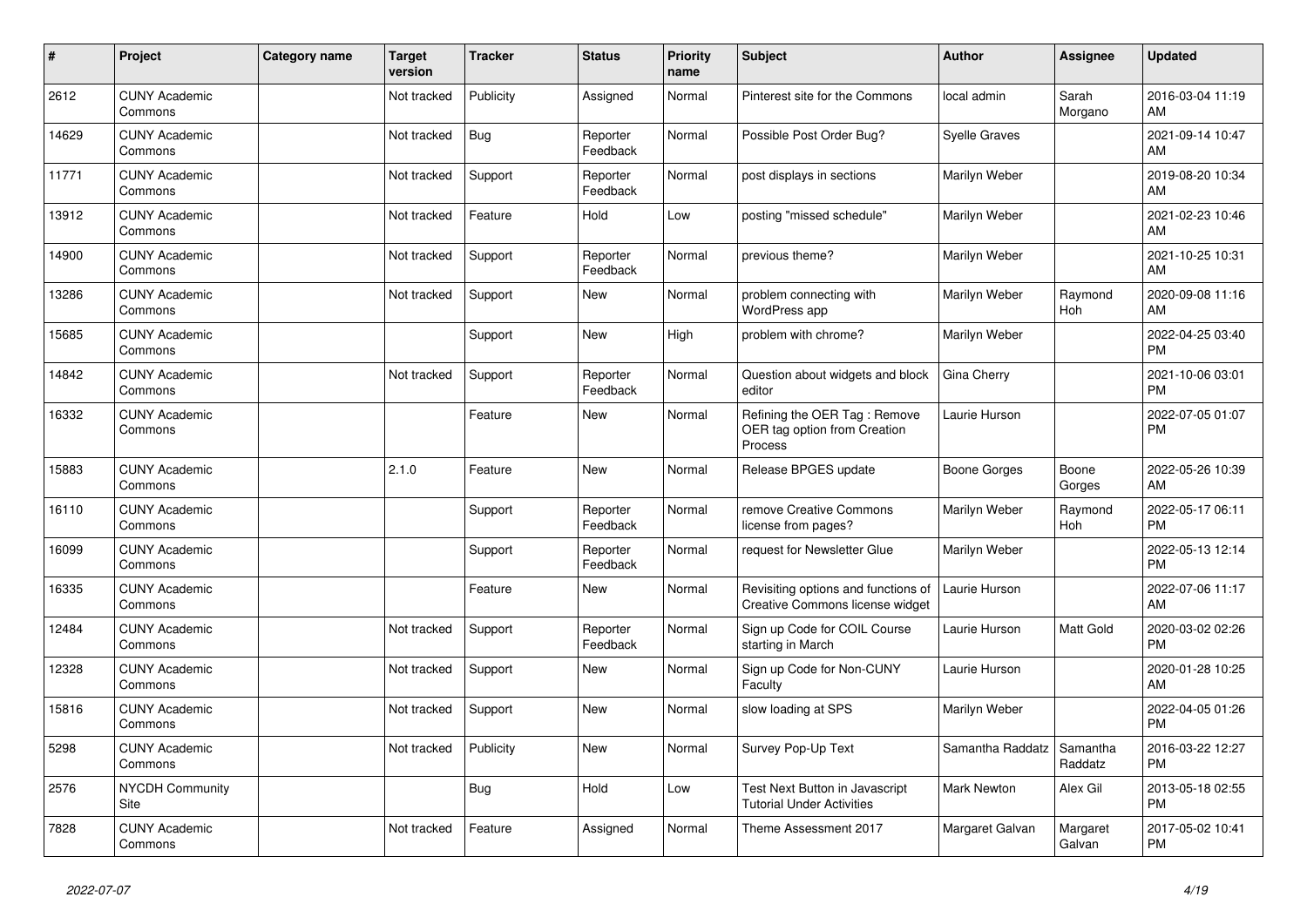| #     | Project                         | <b>Category name</b> | <b>Target</b><br>version | <b>Tracker</b> | <b>Status</b>        | Priority<br>name | <b>Subject</b>                                                                             | <b>Author</b>        | <b>Assignee</b>     | <b>Updated</b>                |
|-------|---------------------------------|----------------------|--------------------------|----------------|----------------------|------------------|--------------------------------------------------------------------------------------------|----------------------|---------------------|-------------------------------|
| 16318 | <b>CUNY Academic</b><br>Commons |                      |                          | <b>Bug</b>     | <b>New</b>           | Normal           | Unable to Access block editor or<br>embed YouTube videos in new<br>pages, in one site only | <b>Syelle Graves</b> |                     | 2022-07-01 06:53<br><b>PM</b> |
| 10368 | <b>CUNY Academic</b><br>Commons |                      | Future<br>release        | Feature        | Assigned             | Normal           | Use ORCID data to populate<br>academic profile page                                        | Stephen Francoeur    | Boone<br>Gorges     | 2018-09-25 01:53<br><b>PM</b> |
| 14784 | <b>CUNY Academic</b><br>Commons |                      |                          | Support        | Reporter<br>Feedback | Normal           | User report of logo problem when<br>using Customizer theme                                 | Marilyn Weber        |                     | 2021-09-17 10:25<br>AM        |
| 14538 | <b>CUNY Academic</b><br>Commons |                      | Not tracked              | Support        | Reporter<br>Feedback | Normal           | <b>Weebly To Commons</b>                                                                   | Laurie Hurson        |                     | 2021-09-14 10:47<br>AM        |
| 6644  | <b>CUNY Academic</b><br>Commons |                      | Not tracked              | Bug            | Reporter<br>Feedback | High             | White Screen at Login Pge                                                                  | Luke Waltzer         | Raymond<br>Hoh      | 2016-11-21 10:34<br><b>PM</b> |
| 11517 | <b>CUNY Academic</b><br>Commons |                      | Not tracked              | Feature        | Assigned             | Normal           | wp-accessibility plugin should not<br>strip 'target="_blank" by default                    | <b>Boone Gorges</b>  | Laurie Hurson       | 2019-09-24 09:57<br>AM        |
| 10839 | <b>CUNY Academic</b><br>Commons | About page           | Not tracked              | Support        | New                  | Normal           | <b>Mission Statement Needs</b><br>Revision                                                 | scott voth           | Matt Gold           | 2018-12-26 10:58<br>AM        |
| 2666  | <b>CUNY Academic</b><br>Commons | About page           | Not tracked              | Documentation  | Assigned             | Normal           | <b>Update About Text</b>                                                                   | Chris Stein          | Luke Waltzer        | 2016-03-04 11:19<br>AM        |
| 8900  | <b>CUNY Academic</b><br>Commons | Accessibility        | Future<br>release        | Feature        | Assigned             | Normal           | Look into tools to enforce<br>accessibility in WP environment                              | <b>Matt Gold</b>     | Boone<br>Gorges     | 2022-04-26 11:59<br>AM        |
| 8901  | <b>CUNY Academic</b><br>Commons | Accessibility        | Future<br>release        | Feature        | Assigned             | Normal           | Theme analysis for accessibility                                                           | <b>Matt Gold</b>     | Boone<br>Gorges     | 2022-04-26 11:59<br>AM        |
| 5581  | <b>CUNY Academic</b><br>Commons | Analytics            | Future<br>release        | Feature        | Assigned             | Normal           | Explore alternatives to Google<br>Analytics                                                | <b>Matt Gold</b>     | Valerie<br>Townsend | 2020-04-17 03:12<br><b>PM</b> |
| 15210 | <b>CUNY Academic</b><br>Commons | Analytics            | Not tracked              | Design/UX      | New                  | Normal           | Google Analytics improvements                                                              | Colin McDonald       | Boone<br>Gorges     | 2022-05-24 10:47<br>AM        |
| 5679  | <b>CUNY Academic</b><br>Commons | Analytics            | Not tracked              | Feature        | <b>New</b>           | Normal           | Logged In Users for GA                                                                     | Valerie Townsend     | Valerie<br>Townsend | 2016-06-11 09:49<br>AM        |
| 4972  | <b>CUNY Academic</b><br>Commons | Analytics            | Not tracked              | Bug            | New                  | Normal           | <b>Newsletter Analytics</b>                                                                | Stephen Real         | Matt Gold           | 2015-12-09 12:54<br><b>PM</b> |
| 4070  | <b>CUNY Academic</b><br>Commons | Analytics            | Not tracked              | Support        | Assigned             | Normal           | Request for JITP site analytics                                                            | <b>Matt Gold</b>     | Seth Persons        | 2016-02-23 03:09<br><b>PM</b> |
| 1460  | <b>CUNY Academic</b><br>Commons | Analytics            | Future<br>release        | Feature        | Assigned             | Normal           | <b>Update System Report</b>                                                                | <b>Brian Foote</b>   | Boone<br>Gorges     | 2015-11-09 06:13<br><b>PM</b> |
| 7022  | <b>CUNY Academic</b><br>Commons | Announcements        | Future<br>release        | Bug            | New                  | Normal           | Sitewide announcements should<br>be displayed on, and dismissable<br>from, mapped domains  | <b>Boone Gorges</b>  | Boone<br>Gorges     | 2018-03-22 10:18<br>AM        |
| 4635  | <b>CUNY Academic</b><br>Commons | Authentication       | Future<br>release        | Feature        | New                  | Normal           | Allow non-WP authentication                                                                | <b>Boone Gorges</b>  | Sonja Leix          | 2019-03-01 02:05<br><b>PM</b> |
| 9720  | <b>CUNY Academic</b><br>Commons | Authentication       | Future<br>release        | Feature        | New                  | Normal           | The Commons should be an oAuth   Boone Gorges<br>provider                                  |                      |                     | 2019-03-01 02:04<br><b>PM</b> |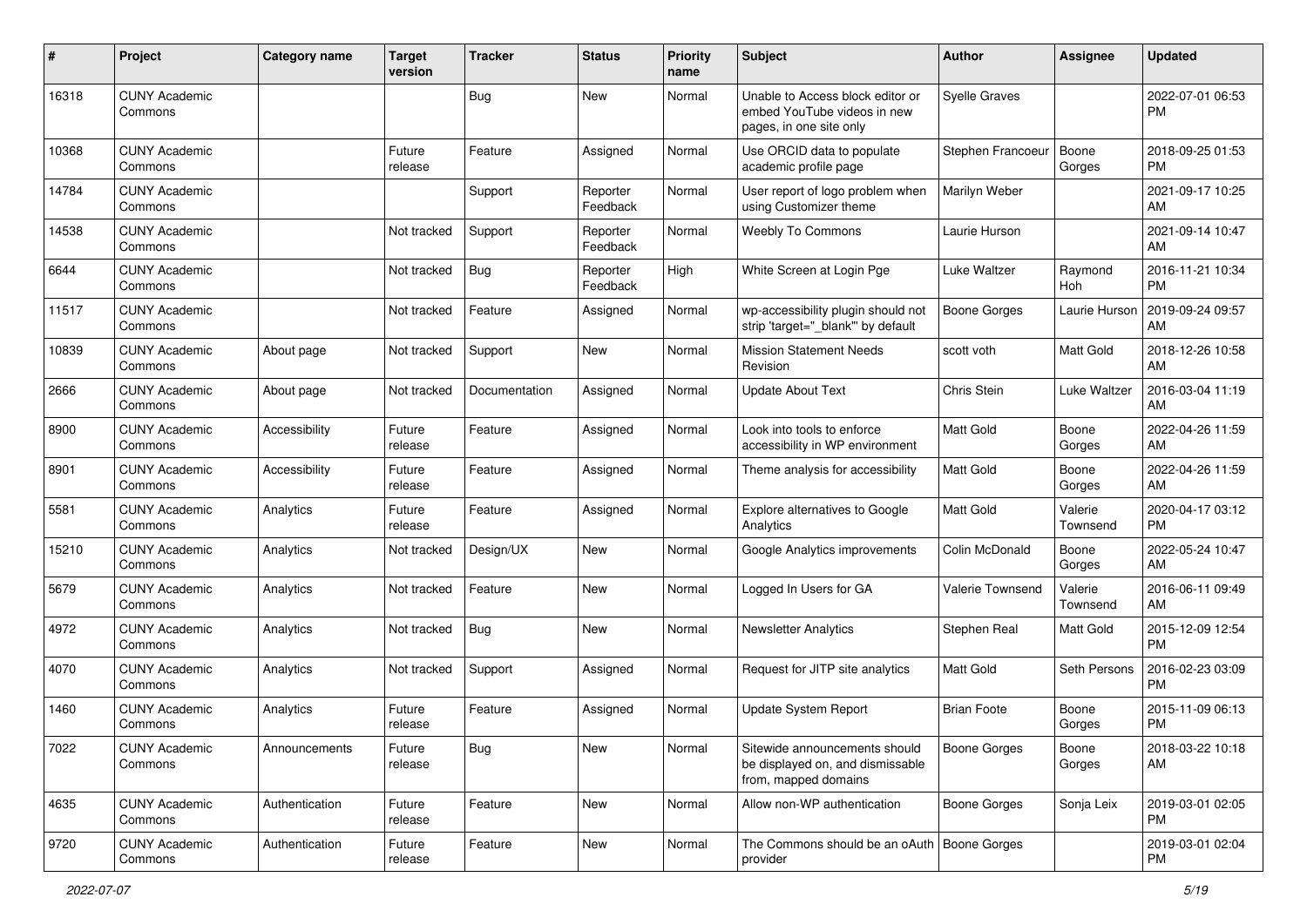| #     | Project                         | Category name             | <b>Target</b><br>version | <b>Tracker</b> | <b>Status</b>        | <b>Priority</b><br>name | <b>Subject</b>                                                       | <b>Author</b>    | Assignee            | <b>Updated</b>                |
|-------|---------------------------------|---------------------------|--------------------------|----------------|----------------------|-------------------------|----------------------------------------------------------------------|------------------|---------------------|-------------------------------|
| 5691  | <b>CUNY Academic</b><br>Commons | Blogs (BuddyPress)        | Future<br>release        | Bug            | Assigned             | High                    | Differing numbers on Sites display                                   | Matt Gold        | Raymond<br>Hoh      | 2016-06-13 01:37<br><b>PM</b> |
| 6078  | <b>CUNY Academic</b><br>Commons | <b>Blogs (BuddyPress)</b> | Future<br>release        | Feature        | New                  | Normal                  | <b>Explore Adding Network Blog</b><br>Metadata Plugin                | Luke Waltzer     | Luke Waltzer        | 2016-10-11 10:29<br><b>PM</b> |
| 8835  | <b>CUNY Academic</b><br>Commons | <b>Blogs (BuddyPress)</b> | Future<br>release        | Feature        | <b>New</b>           | Normal                  | Extend cuny.is shortlinks to sites                                   | Luke Waltzer     | Boone<br>Gorges     | 2022-04-26 11:59<br>AM        |
| 8836  | <b>CUNY Academic</b><br>Commons | <b>Blogs (BuddyPress)</b> | Future<br>release        | Feature        | Assigned             | Normal                  | Redesign site launch process                                         | <b>Matt Gold</b> | Boone<br>Gorges     | 2019-10-03 02:49<br><b>PM</b> |
| 12350 | <b>CUNY Academic</b><br>Commons | <b>Blogs (BuddyPress)</b> | Not tracked              | Support        | Reporter<br>Feedback | Normal                  | URL creation problem                                                 | Marilyn Weber    |                     | 2020-02-03 11:27<br>AM        |
| 554   | <b>CUNY Academic</b><br>Commons | BuddyPress (misc)         | Future<br>release        | Feature        | Assigned             | Normal                  | Add Trackback notifications to<br>site-wide activity feed            | Matt Gold        | Boone<br>Gorges     | 2015-11-09 06:19<br><b>PM</b> |
| 11243 | <b>CUNY Academic</b><br>Commons | BuddyPress (misc)         | Future<br>release        | <b>Bug</b>     | <b>New</b>           | Normal                  | Audit bp-custom.php                                                  | Raymond Hoh      | Raymond<br>Hoh      | 2022-04-26 11:59<br>AM        |
| 635   | <b>CUNY Academic</b><br>Commons | BuddyPress (misc)         | Future<br>release        | Feature        | Assigned             | Normal                  | Big Blue Button -<br>Videoconferencing in Groups and<br><b>Blogs</b> | <b>Matt Gold</b> | Boone<br>Gorges     | 2011-03-14 03:24<br>PM        |
| 7624  | <b>CUNY Academic</b><br>Commons | BuddyPress (misc)         | Future<br>release        | Design/UX      | <b>New</b>           | Normal                  | <b>BP</b> Notifications                                              | Luke Waltzer     | Paige Dupont        | 2017-02-08 10:43<br><b>PM</b> |
| 599   | <b>CUNY Academic</b><br>Commons | BuddyPress (misc)         | Future<br>release        | Feature        | Assigned             | Normal                  | Consider adding rating plugins for<br><b>BuddyPress/BBPress</b>      | <b>Matt Gold</b> | Boone<br>Gorges     | 2011-08-22 06:50<br><b>PM</b> |
| 500   | <b>CUNY Academic</b><br>Commons | BuddyPress (misc)         | Future<br>release        | Feature        | Assigned             | Normal                  | <b>Export Group Data</b>                                             | Matt Gold        | Boone<br>Gorges     | 2010-12-19 12:09<br><b>PM</b> |
| 310   | <b>CUNY Academic</b><br>Commons | BuddyPress (misc)         | Future<br>release        | Feature        | Assigned             | Low                     | <b>Friend Request Email</b>                                          | <b>Matt Gold</b> | Samantha<br>Raddatz | 2015-11-09 05:08<br><b>PM</b> |
| 435   | <b>CUNY Academic</b><br>Commons | BuddyPress (misc)         | Future<br>release        | Feature        | Assigned             | Normal                  | Include Avatar Images in Forum<br><b>Post Notification Emails</b>    | <b>Matt Gold</b> | Boone<br>Gorges     | 2010-12-08 12:40<br><b>PM</b> |
| 377   | <b>CUNY Academic</b><br>Commons | BuddyPress (misc)         | Future<br>release        | Feature        | Assigned             | Normal                  | Like buttons                                                         | Matt Gold        | Boone<br>Gorges     | 2010-11-16 05:13<br><b>PM</b> |
| 58    | <b>CUNY Academic</b><br>Commons | BuddyPress (misc)         | Future<br>release        | Feature        | Assigned             | Low                     | Make member search sortable by<br>last name                          | Roberta Brody    | Boone<br>Gorges     | 2010-08-26 02:38<br><b>PM</b> |
| 2325  | <b>CUNY Academic</b><br>Commons | BuddyPress (misc)         | Future<br>release        | Feature        | Assigned             | Low                     | Profile should have separate fields<br>for first/last names          | local admin      | Boone<br>Gorges     | 2015-11-09 06:09<br><b>PM</b> |
| 1423  | <b>CUNY Academic</b><br>Commons | BuddyPress (misc)         | Future<br>release        | Feature        | Assigned             | Low                     | Show an avatar for pingback<br>comment activity items                | Boone Gorges     | Tahir Butt          | 2016-10-24 12:03<br><b>PM</b> |
| 4226  | <b>CUNY Academic</b><br>Commons | <b>BuddyPress Docs</b>    | Future<br>release        | Design/UX      | New                  | Normal                  | Add option to connect a Doc with a<br>Group                          | Samantha Raddatz | Samantha<br>Raddatz | 2015-09-09 04:08<br><b>PM</b> |
| 2523  | <b>CUNY Academic</b><br>Commons | <b>BuddyPress Docs</b>    | Future<br>release        | Feature        | Assigned             | Normal                  | Allow Users to Upload Images to<br><b>BP</b> Docs                    | <b>Matt Gold</b> | Boone<br>Gorges     | 2015-11-09 06:14<br><b>PM</b> |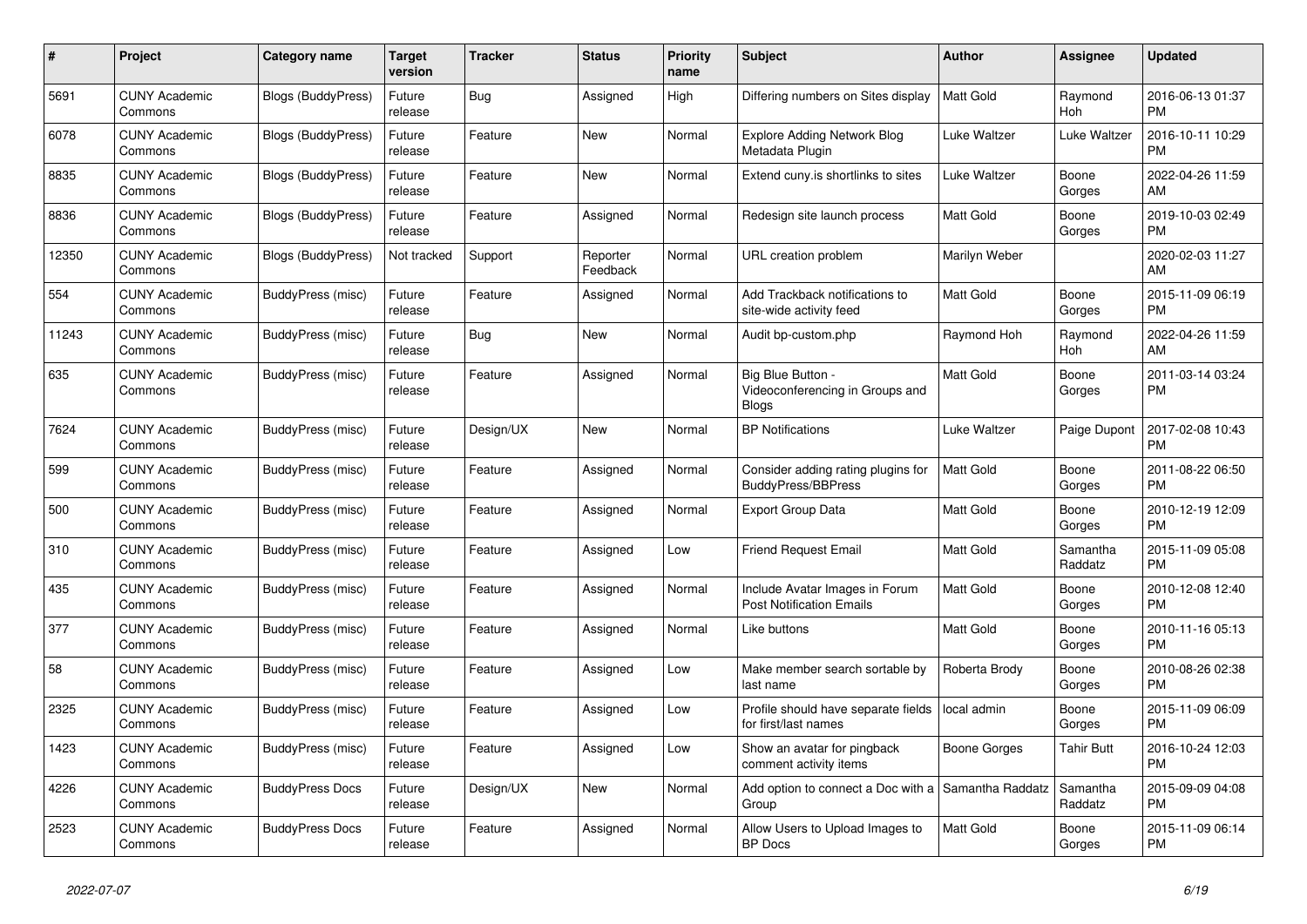| #     | Project                         | <b>Category name</b>   | <b>Target</b><br>version | <b>Tracker</b> | <b>Status</b>        | <b>Priority</b><br>name | <b>Subject</b>                                             | <b>Author</b>           | <b>Assignee</b>      | <b>Updated</b>                |
|-------|---------------------------------|------------------------|--------------------------|----------------|----------------------|-------------------------|------------------------------------------------------------|-------------------------|----------------------|-------------------------------|
| 618   | <b>CUNY Academic</b><br>Commons | <b>BuddyPress Docs</b> | Future<br>release        | Feature        | Assigned             | Normal                  | <b>BuddyPress Docs: export formats</b>                     | Boone Gorges            | Boone<br>Gorges      | 2015-11-09 05:38<br><b>PM</b> |
| 1417  | <b>CUNY Academic</b><br>Commons | <b>BuddyPress Docs</b> | Future<br>release        | Feature        | Assigned             | Low                     | <b>Bulk actions for BuddyPress Docs</b>                    | <b>Boone Gorges</b>     | Boone<br>Gorges      | 2016-10-17 10:41<br><b>PM</b> |
| 1422  | <b>CUNY Academic</b><br>Commons | <b>BuddyPress Docs</b> | Future<br>release        | Feature        | Assigned             | Normal                  | Make "created Doc" activity icons<br>non-mini              | Boone Gorges            | Boone<br>Gorges      | 2015-11-09 05:48<br><b>PM</b> |
| 6389  | <b>CUNY Academic</b><br>Commons | <b>BuddyPress Docs</b> | Future<br>release        | Feature        | <b>New</b>           | Low                     | Make Discussion Area Visible<br>When Editing a Doc         | Luke Waltzer            | Boone<br>Gorges      | 2016-10-21 04:16<br><b>PM</b> |
| 1744  | <b>CUNY Academic</b><br>Commons | <b>BuddyPress Docs</b> | Future<br>release        | Feature        | Assigned             | Normal                  | Spreadsheet-style Docs                                     | Boone Gorges            | Boone<br>Gorges      | 2015-11-09 06:13<br><b>PM</b> |
| 519   | <b>CUNY Academic</b><br>Commons | <b>BuddyPress Docs</b> | Future<br>release        | Feature        | Assigned             | Low                     | TOC for individual docs - for new<br>BP "wiki-like" plugin | scott voth              | Boone<br>Gorges      | 2015-11-09 05:54<br><b>PM</b> |
| 13466 | <b>CUNY Academic</b><br>Commons | Cavalcade              | Future<br>release        | Feature        | <b>New</b>           | Normal                  | Automated cleanup for duplicate<br>Cavalcade tasks         | Boone Gorges            | Boone<br>Gorges      | 2020-10-13 05:24<br><b>PM</b> |
| 14994 | <b>CUNY Academic</b><br>Commons | cdev.gc.cuny.edu       | Not tracked              | Support        | In Progress          | Normal                  | Clear Cache on CDEV                                        | scott voth              | Raymond<br>Hoh       | 2021-12-07 03:51<br><b>PM</b> |
| 9060  | <b>CUNY Academic</b><br>Commons | Commons In A Box       | Not tracked              | Bug            | Hold                 | Normal                  | Problems with CBox image library<br>/ upload               | Lisa Rhody              | Raymond<br>Hoh       | 2018-01-10 03:26<br><b>PM</b> |
| 4027  | <b>CUNY Academic</b><br>Commons | Commons In A Box       | Not tracked              | Design/UX      | Assigned             | Normal                  | Usability review of CBOX update<br>procedures              | Matt Gold               | Samantha<br>Raddatz  | 2015-05-11 06:36<br><b>PM</b> |
| 11789 | <b>CUNY Academic</b><br>Commons | Courses                | Future<br>release        | Feature        | <b>New</b>           | Normal                  | Ability to remove item from<br>Courses list                | Laurie Hurson           | Sonja Leix           | 2019-09-24 12:28<br><b>PM</b> |
| 10226 | <b>CUNY Academic</b><br>Commons | Courses                | Future<br>release        | Feature        | <b>New</b>           | Normal                  | Add "My Courses" to drop down<br>list                      | scott voth              | Boone<br>Gorges      | 2021-11-19 12:42<br><b>PM</b> |
| 11556 | <b>CUNY Academic</b><br>Commons | Courses                | Not tracked              | Bug            | Reporter<br>Feedback | Normal                  | Instructor name given in course<br>listing                 | Tom Harbison            |                      | 2019-06-25 04:12<br><b>PM</b> |
| 12438 | <b>CUNY Academic</b><br>Commons | Courses                | Not tracked              | Bug            | <b>New</b>           | Normal                  | Site appearing twice                                       | Laurie Hurson           | Boone<br>Gorges      | 2020-02-18 01:34<br><b>PM</b> |
| 9420  | <b>CUNY Academic</b><br>Commons | cuny.is                | Not tracked              | Feature        | New                  | Normal                  | Request for http://cuny.is/streams                         | Raffi<br>Khatchadourian | Marilyn<br>Weber     | 2018-04-02 10:08<br>AM        |
| 10439 | <b>CUNY Academic</b><br>Commons | Design                 | 2.1.0                    | Design/UX      | New                  | Normal                  | Create Style Guide for Commons                             | Sonja Leix              | Sara Cannon          | 2022-06-28 01:43<br><b>PM</b> |
| 2754  | <b>CUNY Academic</b><br>Commons | Design                 | Future<br>release        | Feature        | Assigned             | Normal                  | Determine strategy for CAC logo<br>handling in top header  | Micki Kaufman           | Chris Stein          | 2015-01-05 08:53<br><b>PM</b> |
| 8902  | <b>CUNY Academic</b><br>Commons | Design                 | Not tracked              | Feature        | Assigned             | Normal                  | Report back on research on<br><b>BuddyPress themes</b>     | <b>Matt Gold</b>        | <b>Michael Smith</b> | 2017-11-10 12:31<br><b>PM</b> |
| 860   | <b>CUNY Academic</b><br>Commons | Design                 | Future<br>release        | Design/UX      | Assigned             | Normal                  | <b>Standardize Button Treatment</b><br>Across the Commons  | Chris Stein             | Chris Stein          | 2014-05-01 09:45<br>AM        |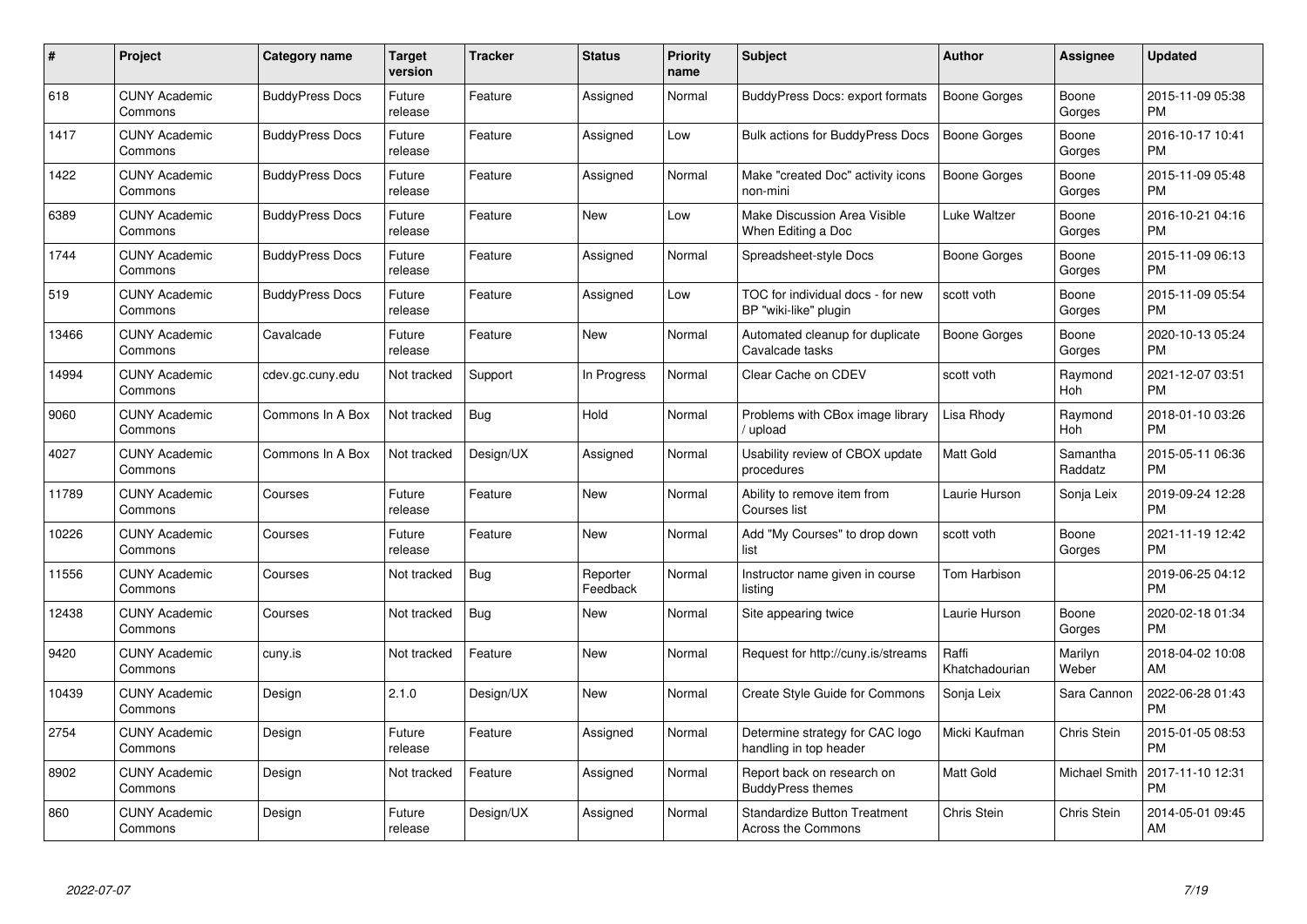| #     | Project                         | Category name              | <b>Target</b><br>version | <b>Tracker</b> | <b>Status</b>        | <b>Priority</b><br>name | <b>Subject</b>                                                                | <b>Author</b>       | Assignee        | <b>Updated</b>                |
|-------|---------------------------------|----------------------------|--------------------------|----------------|----------------------|-------------------------|-------------------------------------------------------------------------------|---------------------|-----------------|-------------------------------|
| 16199 | <b>CUNY Academic</b><br>Commons | <b>Directories</b>         | 2.0.3                    | Bug            | <b>New</b>           | Normal                  | Removed "Semester" Filter from<br><b>Courses Directory</b>                    | Laurie Hurson       | Boone<br>Gorges | 2022-06-29 11:32<br>AM        |
| 4225  | <b>CUNY Academic</b><br>Commons | DiRT Integration           | Future<br>release        | Design/UX      | New                  | Normal                  | Add information to DIRT page (in<br>Create a Group)                           | Samantha Raddatz    | Matt Gold       | 2015-06-26 03:14<br><b>PM</b> |
| 3524  | <b>CUNY Academic</b><br>Commons | Documentation              | Not tracked              | Documentation  | Assigned             | Normal                  | Post describing all you can do<br>when starting up a new blog/group           | Matt Gold           | scott voth      | 2014-10-04 12:56<br><b>PM</b> |
| 10982 | <b>CUNY Academic</b><br>Commons | Domain Mapping             | Not tracked              | Support        | Reporter<br>Feedback | Normal                  | <b>CNAME</b> question                                                         | scott voth          |                 | 2019-01-22 04:29<br><b>PM</b> |
| 11493 | <b>CUNY Academic</b><br>Commons | Domain Mapping             | Not tracked              | Support        | Reporter<br>Feedback | Normal                  | Domain Mapping Request - Talia<br>Schaffer                                    | scott voth          | Matt Gold       | 2019-08-06 08:39<br>AM        |
| 14496 | <b>CUNY Academic</b><br>Commons | Domain Mapping             | Future<br>release        | <b>Bug</b>     | New                  | Normal                  | Mapped domain SSO uses<br>third-party cookies                                 | Raymond Hoh         | Raymond<br>Hoh  | 2021-05-24 04:03<br><b>PM</b> |
| 1167  | <b>CUNY Academic</b><br>Commons | <b>Email Invitations</b>   | Future<br>release        | Feature        | <b>New</b>           | Low                     | Allow email invitations to be resent   Boone Gorges                           |                     | Boone<br>Gorges | 2015-11-12 12:53<br>AM        |
| 1165  | <b>CUNY Academic</b><br>Commons | <b>Email Invitations</b>   | Future<br>release        | Feature        | Assigned             | Low                     | Allow saved lists of invitees under<br>Send Invites                           | <b>Boone Gorges</b> | Boone<br>Gorges | 2015-11-09 06:03<br><b>PM</b> |
| 1166  | <b>CUNY Academic</b><br>Commons | <b>Email Invitations</b>   | Future<br>release        | Feature        | <b>New</b>           | Low                     | Better organizational tools for Sent<br>Invites                               | Boone Gorges        | Boone<br>Gorges | 2015-11-09 06:02<br><b>PM</b> |
| 5992  | <b>CUNY Academic</b><br>Commons | <b>Email Notifications</b> | Future<br>release        | Feature        | <b>New</b>           | Normal                  | Changing the From line of<br>autogenerated blog emails                        | Marilyn Weber       |                 | 2018-09-27 05:19<br><b>PM</b> |
| 333   | <b>CUNY Academic</b><br>Commons | <b>Email Notifications</b> | Future<br>release        | Feature        | Assigned             | Low                     | Delay Forum Notification Email<br>Delivery Until After Editing Period<br>Ends | <b>Matt Gold</b>    | Raymond<br>Hoh  | 2015-11-09 06:01<br><b>PM</b> |
| 12042 | <b>CUNY Academic</b><br>Commons | <b>Email Notifications</b> | Future<br>release        | Feature        | <b>New</b>           | Normal                  | Improved error logging for BPGES<br>send queue                                | <b>Boone Gorges</b> | Boone<br>Gorges | 2021-11-19 12:25<br><b>PM</b> |
| 11971 | <b>CUNY Academic</b><br>Commons | <b>Email Notifications</b> | Future<br>release        | <b>Bug</b>     | Reporter<br>Feedback | Low                     | Pictures obscured in emailed post<br>notifications                            | Marilyn Weber       | Raymond<br>Hoh  | 2019-11-21 01:14<br><b>PM</b> |
| 9979  | <b>CUNY Academic</b><br>Commons | <b>Email Notifications</b> | Not tracked              | <b>Bug</b>     | Reporter<br>Feedback | Normal                  | Reports of slow email activation<br>emails                                    | Matt Gold           | Boone<br>Gorges | 2018-08-29 09:40<br>PM        |
| 15604 | <b>CUNY Academic</b><br>Commons | <b>Email Notifications</b> | Future<br>release        | Feature        | Assigned             | Normal                  | <b>Restructure Commons Group</b><br>Digest Email Messages                     | <b>Matt Gold</b>    | Boone<br>Gorges | 2022-05-26 10:45<br>AM        |
| 5016  | <b>CUNY Academic</b><br>Commons | Events                     | Future<br>release        | Feature        | Assigned             | Low                     | Allow comments to be posted on<br>events                                      | <b>Matt Gold</b>    | Raymond<br>Hoh  | 2019-03-01 02:23<br><b>PM</b> |
| 6749  | <b>CUNY Academic</b><br>Commons | Events                     | Future<br>release        | <b>Bug</b>     | <b>New</b>           | Low                     | BPEO iCal request can trigger<br>very large number of DB queries              | Boone Gorges        | Raymond<br>Hoh  | 2016-11-15 10:09<br><b>PM</b> |
| 4238  | <b>CUNY Academic</b><br>Commons | Events                     | Future<br>release        | Feature        | Assigned             | Normal                  | Copy Events to Other Groups?                                                  | Matt Gold           | Boone<br>Gorges | 2015-07-02 10:08<br>AM        |
| 4053  | <b>CUNY Academic</b><br>Commons | Events                     | Future<br>release        | Feature        | Assigned             | Normal                  | Create new tab for past events                                                | <b>Matt Gold</b>    | Boone<br>Gorges | 2015-05-12 02:10<br><b>PM</b> |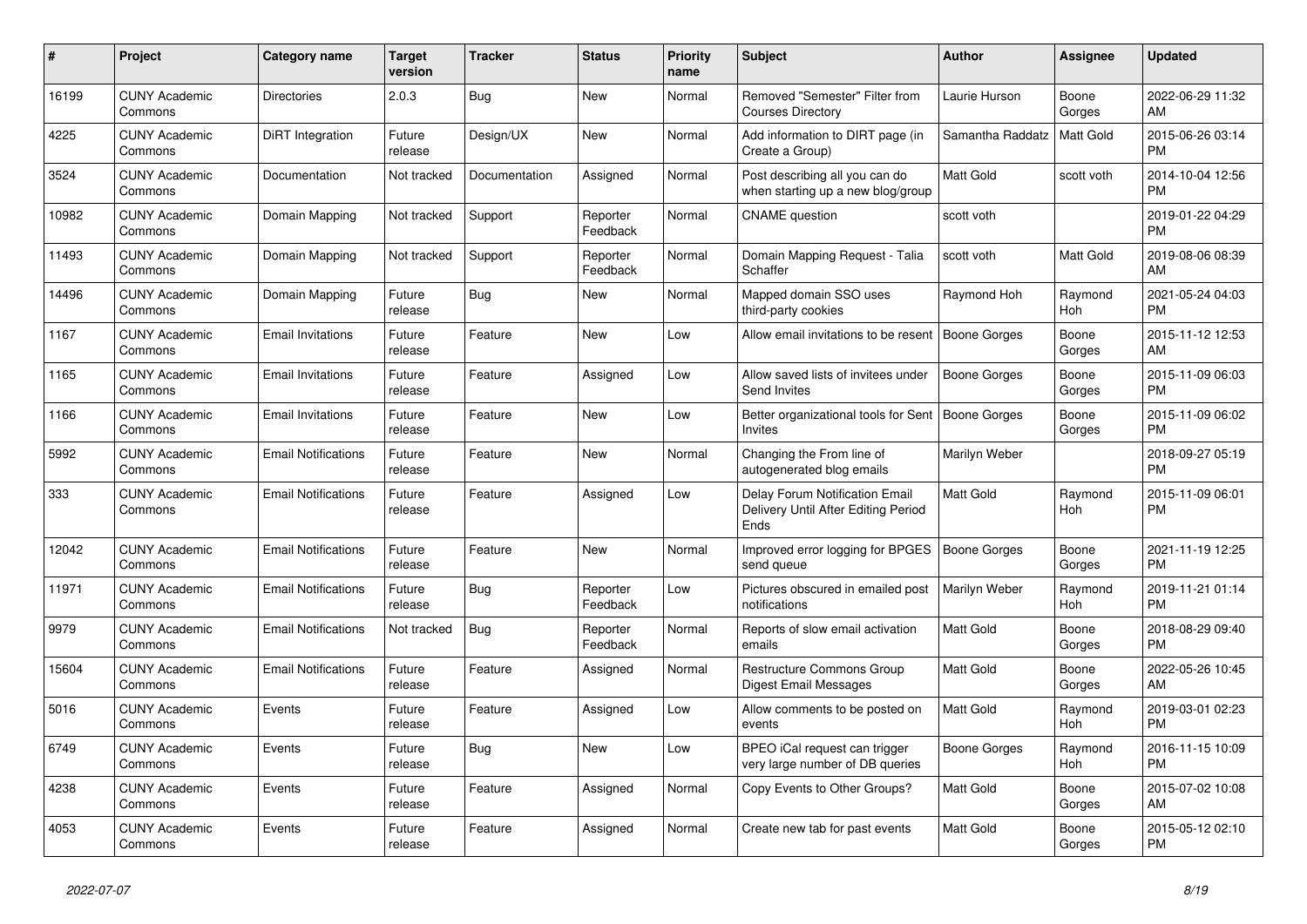| #     | Project                         | <b>Category name</b> | <b>Target</b><br>version | <b>Tracker</b> | <b>Status</b>        | <b>Priority</b><br>name | <b>Subject</b>                                                                      | Author                  | Assignee            | <b>Updated</b>                |
|-------|---------------------------------|----------------------|--------------------------|----------------|----------------------|-------------------------|-------------------------------------------------------------------------------------|-------------------------|---------------------|-------------------------------|
| 4592  | <b>CUNY Academic</b><br>Commons | Events               | Future<br>release        | Design/UX      | <b>New</b>           | Normal                  | Event Creation - Venue Dropdown   Samantha Raddatz<br>Slow                          |                         | Boone<br>Gorges     | 2015-09-14 04:56<br>PM        |
| 5696  | <b>CUNY Academic</b><br>Commons | Events               | Future<br>release        | Feature        | Assigned             | Normal                  | Events Calendar - display options /   Matt Gold<br>calendar aggregation             |                         | Boone<br>Gorges     | 2016-10-13 11:44<br>AM        |
| 4438  | <b>CUNY Academic</b><br>Commons | Events               | Future<br>release        | Bug            | Assigned             | Normal                  | Events Calendar - Export<br><b>Recurring Events</b>                                 | scott voth              | Daniel Jones        | 2016-05-23 04:25<br><b>PM</b> |
| 4481  | <b>CUNY Academic</b><br>Commons | Events               | Future<br>release        | Feature        | <b>New</b>           | Normal                  | Group admins/mods should have<br>the ability to unlink an event from<br>the group   | Boone Gorges            | Boone<br>Gorges     | 2017-04-24 03:53<br>PM        |
| 4903  | <b>CUNY Academic</b><br>Commons | Events               | Future<br>release        | Design/UX      | Assigned             | Normal                  | Improving visual appearance of<br>event calendars                                   | <b>Matt Gold</b>        | Boone<br>Gorges     | 2016-10-13 11:51<br>AM        |
| 11531 | <b>CUNY Academic</b><br>Commons | Events               | Future<br>release        | Feature        | <b>New</b>           | Normal                  | Main Events calendar should<br>include non-public events that user<br>has access to | scott voth              | Boone<br>Gorges     | 2019-06-11 10:00<br>AM        |
| 3475  | <b>CUNY Academic</b><br>Commons | Events               | Future<br>release        | Feature        | Assigned             | Normal                  | Request to add plugin to<br>streamline room<br>booking/appointment booking          | Naomi Barrettara        | Boone<br>Gorges     | 2014-12-01 05:14<br><b>PM</b> |
| 11077 | <b>CUNY Academic</b><br>Commons | Events               | Not tracked              | Feature        | Reporter<br>Feedback | Normal                  | Show event category description<br>in event list view                               | Raffi<br>Khatchadourian |                     | 2019-02-12 10:38<br><b>PM</b> |
| 8756  | <b>CUNY Academic</b><br>Commons | Group Blogs          | Future<br>release        | Feature        | Hold                 | Normal                  | Connect multiple blogs to one<br>group?                                             | <b>Matt Gold</b>        | Boone<br>Gorges     | 2017-09-30 10:42<br>AM        |
| 3580  | <b>CUNY Academic</b><br>Commons | Group Blogs          | Future<br>release        | Feature        | New                  | Normal                  | Multiple blogs per group                                                            | Boone Gorges            | Boone<br>Gorges     | 2018-02-20 02:02<br>PM        |
| 5317  | <b>CUNY Academic</b><br>Commons | Group Blogs          | Not tracked              | Bug            | Reporter<br>Feedback | Normal                  | Notifications of New Post Didn't<br>Come                                            | Luke Waltzer            | Samantha<br>Raddatz | 2016-03-21 10:41<br>PM        |
| 653   | <b>CUNY Academic</b><br>Commons | Group Blogs          | Future<br>release        | Feature        | Assigned             | Normal                  | Redesign Integration of Groups<br>and Blogs                                         | <b>Matt Gold</b>        | Samantha<br>Raddatz | 2015-11-09 05:40<br><b>PM</b> |
| 3354  | <b>CUNY Academic</b><br>Commons | <b>Group Files</b>   | Future<br>release        | Feature        | Assigned             | Low                     | Allow Group Download of Multiple<br><b>Selected Files</b>                           | <b>Matt Gold</b>        | Chris Stein         | 2014-08-01 08:50<br>AM        |
| 3080  | <b>CUNY Academic</b><br>Commons | <b>Group Files</b>   | Future<br>release        | Feature        | Assigned             | Low                     | Create a system to keep track of<br>file changes                                    | <b>Matt Gold</b>        | Boone<br>Gorges     | 2014-02-26 10:04<br><b>PM</b> |
| 12091 | <b>CUNY Academic</b><br>Commons | <b>Group Files</b>   | Future<br>release        | Feature        | <b>New</b>           | Normal                  | Improved pre-upload file validation   Boone Gorges<br>for bp-group-documents        |                         | Boone<br>Gorges     | 2019-11-14 01:21<br><b>PM</b> |
| 11834 | <b>CUNY Academic</b><br>Commons | Group Files          | Future<br>release        | Feature        | New                  | Normal                  | Improved tools for managing<br>group file folders                                   | Boone Gorges            | Sonja Leix          | 2019-09-06 03:55<br><b>PM</b> |
| 1192  | <b>CUNY Academic</b><br>Commons | <b>Group Files</b>   | Future<br>release        | Feature        | Assigned             | Low                     | When posting group files, allow<br>users to add a category without<br>saving        | Matt Gold               | Raymond<br>Hoh      | 2015-11-09 05:53<br><b>PM</b> |
| 4221  | <b>CUNY Academic</b><br>Commons | Group Forums         | Future<br>release        | Design/UX      | Assigned             | Normal                  | Add 'Number of Posts' display<br>option to Forum page                               | Samantha Raddatz        | Samantha<br>Raddatz | 2015-06-26 02:21<br><b>PM</b> |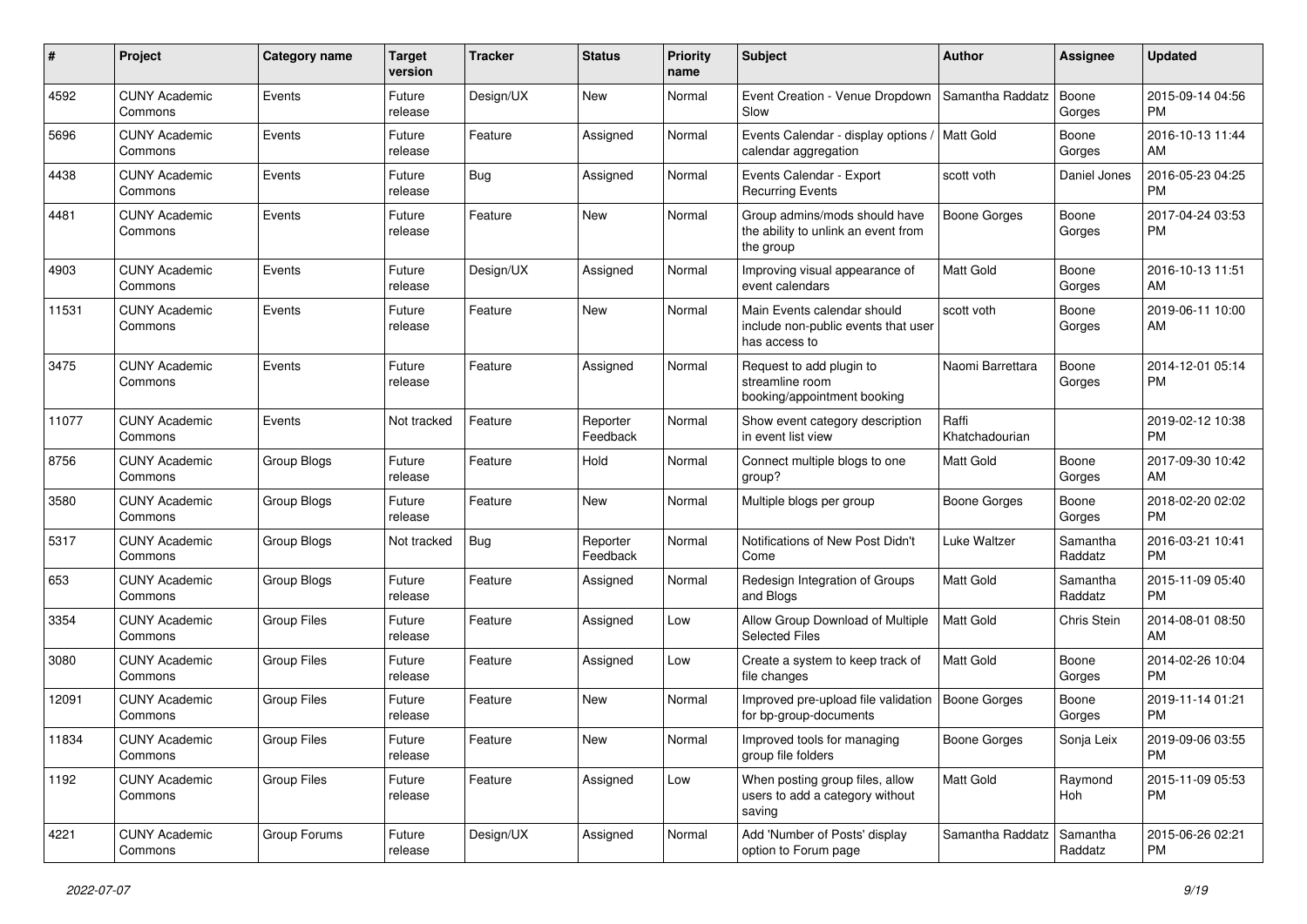| #     | Project                         | <b>Category name</b> | Target<br>version | <b>Tracker</b> | <b>Status</b>        | <b>Priority</b><br>name | <b>Subject</b>                                                                             | <b>Author</b>       | Assignee            | <b>Updated</b>                |
|-------|---------------------------------|----------------------|-------------------|----------------|----------------------|-------------------------|--------------------------------------------------------------------------------------------|---------------------|---------------------|-------------------------------|
| 9835  | <b>CUNY Academic</b><br>Commons | Group Forums         | Future<br>release | Bug            | Assigned             | Normal                  | add a "like" function?                                                                     | Marilyn Weber       | <b>Erik Trainer</b> | 2018-06-05 01:49<br><b>PM</b> |
| 3193  | <b>CUNY Academic</b><br>Commons | Group Forums         | Future<br>release | Feature        | Assigned             | Normal                  | bbPress 2.x dynamic roles and<br><b>RBE</b>                                                | Boone Gorges        | Boone<br>Gorges     | 2014-09-30 01:30<br>PM        |
| 6392  | <b>CUNY Academic</b><br>Commons | Group Forums         | Future<br>release | Design/UX      | Assigned             | Low                     | <b>Composition/Preview Panes in</b><br>Forum Posts                                         | Luke Waltzer        | Paige Dupont        | 2016-10-21 04:26<br><b>PM</b> |
| 13328 | <b>CUNY Academic</b><br>Commons | Group Forums         | Not tracked       | <b>Bug</b>     | Reporter<br>Feedback | Normal                  | cross-posting in two related<br>groups                                                     | Marilyn Weber       | Raymond<br>Hoh      | 2020-09-15 10:39<br><b>PM</b> |
| 3192  | <b>CUNY Academic</b><br>Commons | Group Forums         | Future<br>release | Feature        | Assigned             | Normal                  | Customizable forum views for<br>bbPress 2.x group forums                                   | Boone Gorges        | Raymond<br>Hoh      | 2015-11-09 12:47<br><b>PM</b> |
| 7928  | <b>CUNY Academic</b><br>Commons | Group Forums         | Not tracked       | Bug            | New                  | Normal                  | Duplicate Forum post                                                                       | Luke Waltzer        | Raymond<br>Hoh      | 2017-04-11 09:27<br><b>PM</b> |
| 13199 | <b>CUNY Academic</b><br>Commons | Group Forums         | Future<br>release | Feature        | New                  | Normal                  | Favoring Groups over bbPress<br>plugin                                                     | Colin McDonald      | Colin<br>McDonald   | 2021-11-19 12:28<br><b>PM</b> |
| 13457 | <b>CUNY Academic</b><br>Commons | Group Forums         | 2.0.3             | Bug            | New                  | High                    | Forum post not sending<br>notifications                                                    | Filipa Calado       | Raymond<br>Hoh      | 2022-06-29 11:32<br>AM        |
| 3059  | <b>CUNY Academic</b><br>Commons | Group Forums         | Future<br>release | Design/UX      | <b>New</b>           | Normal                  | Forum Post Permissable Content<br><b>Explanatory Text</b>                                  | Chris Stein         | <b>Chris Stein</b>  | 2015-04-02 11:27<br>AM        |
| 13358 | <b>CUNY Academic</b><br>Commons | Group Forums         | Future<br>release | Feature        | <b>New</b>           | Normal                  | Improved UI for group forum<br>threading settings                                          | Boone Gorges        | Raymond<br>Hoh      | 2021-11-19 12:27<br><b>PM</b> |
| 5268  | <b>CUNY Academic</b><br>Commons | Group Forums         | Future<br>release | Bug            | Assigned             | Normal                  | Long-time to post to multiple<br>groups                                                    | Luke Waltzer        | Daniel Jones        | 2016-09-07 06:31<br><b>PM</b> |
| 585   | <b>CUNY Academic</b><br>Commons | Group Forums         | Future<br>release | Feature        | Assigned             | Normal                  | Merge Forum Topics                                                                         | Sarah Morgano       | Boone<br>Gorges     | 2011-07-06 04:11<br><b>PM</b> |
| 10659 | <b>CUNY Academic</b><br>Commons | Group Forums         | Future<br>release | Feature        | Assigned             | Normal                  | Post to multiple groups via email                                                          | <b>Matt Gold</b>    | Raymond<br>Hoh      | 2018-11-15 12:54<br>AM        |
| 3308  | <b>CUNY Academic</b><br>Commons | Group Invitations    | Future<br>release | Feature        | Assigned             | Normal                  | Allow members to rescind group<br>invitations                                              | <b>Matt Gold</b>    | Boone<br>Gorges     | 2015-04-01 08:53<br>PM        |
| 1456  | <b>CUNY Academic</b><br>Commons | Group Invitations    | Future<br>release | Feature        | Reporter<br>Feedback | Low                     | Invite to Group Button from Profile<br>Field                                               | <b>Matt Gold</b>    | Samantha<br>Raddatz | 2015-11-09 05:59<br><b>PM</b> |
| 3419  | <b>CUNY Academic</b><br>Commons | Group Invitations    | 1.6.14            | Bug            | Testing<br>Required  | Normal                  | Neatening the display of<br>messages on group requests                                     | Matt Gold           | Boone<br>Gorges     | 2014-09-01 09:29<br><b>PM</b> |
| 2610  | <b>CUNY Academic</b><br>Commons | Group Invitations    | Future<br>release | Feature        | Assigned             | Low                     | Request: Custom invitation<br>message to group invites                                     | local admin         | Boone<br>Gorges     | 2015-11-09 06:13<br><b>PM</b> |
| 14309 | <b>CUNY Academic</b><br>Commons | Group Library        | Future<br>release | Feature        | New                  | Normal                  | Better handling of<br>bp group document file download<br>attempts when file is not present | <b>Boone Gorges</b> | Boone<br>Gorges     | 2021-11-19 12:28<br><b>PM</b> |
| 13650 | <b>CUNY Academic</b><br>Commons | Group Library        | Future<br>release | Feature        | <b>New</b>           | Normal                  | Forum Attachments in Group<br>Library                                                      | Laurie Hurson       |                     | 2021-11-19 12:30<br><b>PM</b> |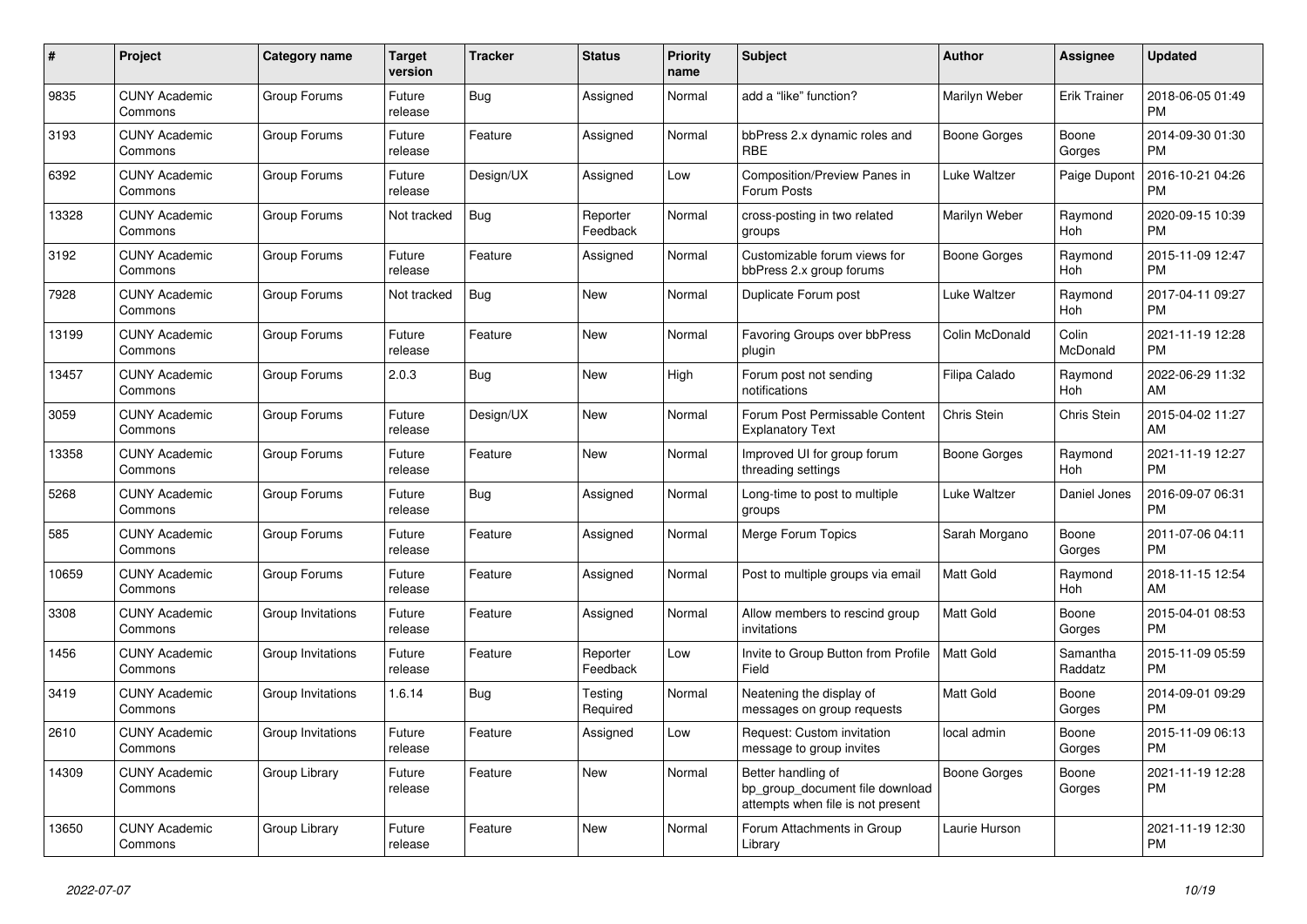| #     | <b>Project</b>                  | <b>Category name</b>           | <b>Target</b><br>version | <b>Tracker</b> | <b>Status</b>        | <b>Priority</b><br>name | <b>Subject</b>                                                              | <b>Author</b>       | Assignee            | <b>Updated</b>                |
|-------|---------------------------------|--------------------------------|--------------------------|----------------|----------------------|-------------------------|-----------------------------------------------------------------------------|---------------------|---------------------|-------------------------------|
| 13370 | <b>CUNY Academic</b><br>Commons | Group Library                  | Future<br>release        | Feature        | New                  | Normal                  | Library bulk deletion and folder<br>editing                                 | Colin McDonald      | Boone<br>Gorges     | 2020-10-13 10:41<br>AM        |
| 481   | <b>CUNY Academic</b><br>Commons | Groups (misc)                  | Future<br>release        | Feature        | Assigned             | Normal                  | ability to archive inactive groups<br>and blogs                             | Michael Mandiberg   | Samantha<br>Raddatz | 2015-11-09 05:56<br><b>PM</b> |
| 9015  | <b>CUNY Academic</b><br>Commons | Groups (misc)                  | Not tracked              | Outreach       | Assigned             | Normal                  | Email group admins the email<br>addresses of their groups                   | Matt Gold           | Matt Gold           | 2018-01-02 09:54<br>AM        |
| 3458  | <b>CUNY Academic</b><br>Commons | Groups (misc)                  | Future<br>release        | Feature        | Assigned             | Normal                  | Filter Members of Group by<br>Campus                                        | Michael Smith       | Samantha<br>Raddatz | 2014-09-26 08:32<br><b>PM</b> |
| 1544  | <b>CUNY Academic</b><br>Commons | Groups (misc)                  | Future<br>release        | Feature        | Reporter<br>Feedback | Normal                  | Group Filtering and Sorting                                                 | <b>Matt Gold</b>    | Chris Stein         | 2019-03-01 02:25<br><b>PM</b> |
| 7115  | <b>CUNY Academic</b><br>Commons | Groups (misc)                  | Future<br>release        | Feature        | Reporter<br>Feedback | Normal                  | make licensing info clear during<br>group creation                          | <b>Matt Gold</b>    | Raymond<br>Hoh      | 2020-12-08 11:32<br>AM        |
| 12446 | <b>CUNY Academic</b><br>Commons | Groups (misc)                  | Future<br>release        | Feature        | Reporter<br>Feedback | Normal                  | Toggle default site to group forum<br>posting                               | Laurie Hurson       | Laurie Hurson       | 2020-03-10 11:57<br>AM        |
| 11883 | <b>CUNY Academic</b><br>Commons | Help/Codex                     | Not tracked              | Support        | <b>New</b>           | Normal                  | Need Embedding Help Page<br>Update (Tableau)                                | Anthony Wheeler     | scott voth          | 2019-09-24 08:49<br>AM        |
| 12392 | <b>CUNY Academic</b><br>Commons | Help/Codex                     | Not tracked              | Documentation  | New                  | Normal                  | <b>Updates to Common Commons</b><br>Questions on Help Page                  | scott voth          | Margaret<br>Galvan  | 2020-02-11 10:53<br>AM        |
| 4980  | <b>CUNY Academic</b><br>Commons | Home Page                      | Future<br>release        | Feature        | Assigned             | Normal                  | CAC Featured Content -- Adding<br>Randomization                             | <b>Matt Gold</b>    | Boone<br>Gorges     | 2016-12-12 03:01<br><b>PM</b> |
| 1983  | <b>CUNY Academic</b><br>Commons | Home Page                      | Future<br>release        | Feature        | Assigned             | Low                     | Media Library integration with<br>Featured Content plugin                   | Boone Gorges        | Dominic<br>Giglio   | 2014-03-17 10:34<br>AM        |
| 6995  | <b>CUNY Academic</b><br>Commons | Home Page                      | Not tracked              | Bug            | Assigned             | Normal                  | member filter on homepage not<br>working                                    | <b>Matt Gold</b>    | Raymond<br>Hoh      | 2016-12-11 09:46<br><b>PM</b> |
| 1888  | <b>CUNY Academic</b><br>Commons | Home Page                      | Future<br>release        | Feature        | Assigned             | Normal                  | Refactor BP MPO Activity Filter to<br>support proper pagination             | Sarah Morgano       | Boone<br>Gorges     | 2014-05-01 07:11<br><b>PM</b> |
| 10580 | <b>CUNY Academic</b><br>Commons | Information<br>Architecture    | Future<br>release        | Design/UX      | <b>New</b>           | Normal                  | Primary nav item review                                                     | Boone Gorges        | Sara Cannon         | 2022-06-28 01:29<br><b>PM</b> |
| 13891 | <b>CUNY Academic</b><br>Commons | Internal Tools and<br>Workflow | 2.1.0                    | Feature        | New                  | Normal                  | Migrate automated linting to<br>GitHub Actions                              | Boone Gorges        | Jeremy Felt         | 2022-06-29 11:13<br>AM        |
| 15194 | <b>CUNY Academic</b><br>Commons | Internal Tools and<br>Workflow | 2.1.0                    | Feature        | New                  | Normal                  | PHPCS sniff for un-restored<br>switch_to_blog() calls                       | Boone Gorges        | Jeremy Felt         | 2022-05-26 10:45<br>AM        |
| 3230  | <b>CUNY Academic</b><br>Commons | Internal Tools and<br>Workflow | Not tracked              | Feature        | Assigned             | High                    | Scripts for quicker<br>provisioning/updating of<br>development environments | Boone Gorges        | Boone<br>Gorges     | 2016-01-26 04:54<br><b>PM</b> |
| 12382 | <b>CUNY Academic</b><br>Commons | Membership                     | Not tracked              | Support        | New                  | Normal                  | Email request change                                                        | Marilyn Weber       | Marilyn<br>Weber    | 2020-02-06 12:56<br><b>PM</b> |
| 5234  | <b>CUNY Academic</b><br>Commons | Membership                     | Future<br>release        | Feature        | Assigned             | Normal                  | Write Unconfirmed patch for WP                                              | <b>Boone Gorges</b> | Boone<br>Gorges     | 2016-10-24 11:18<br>AM        |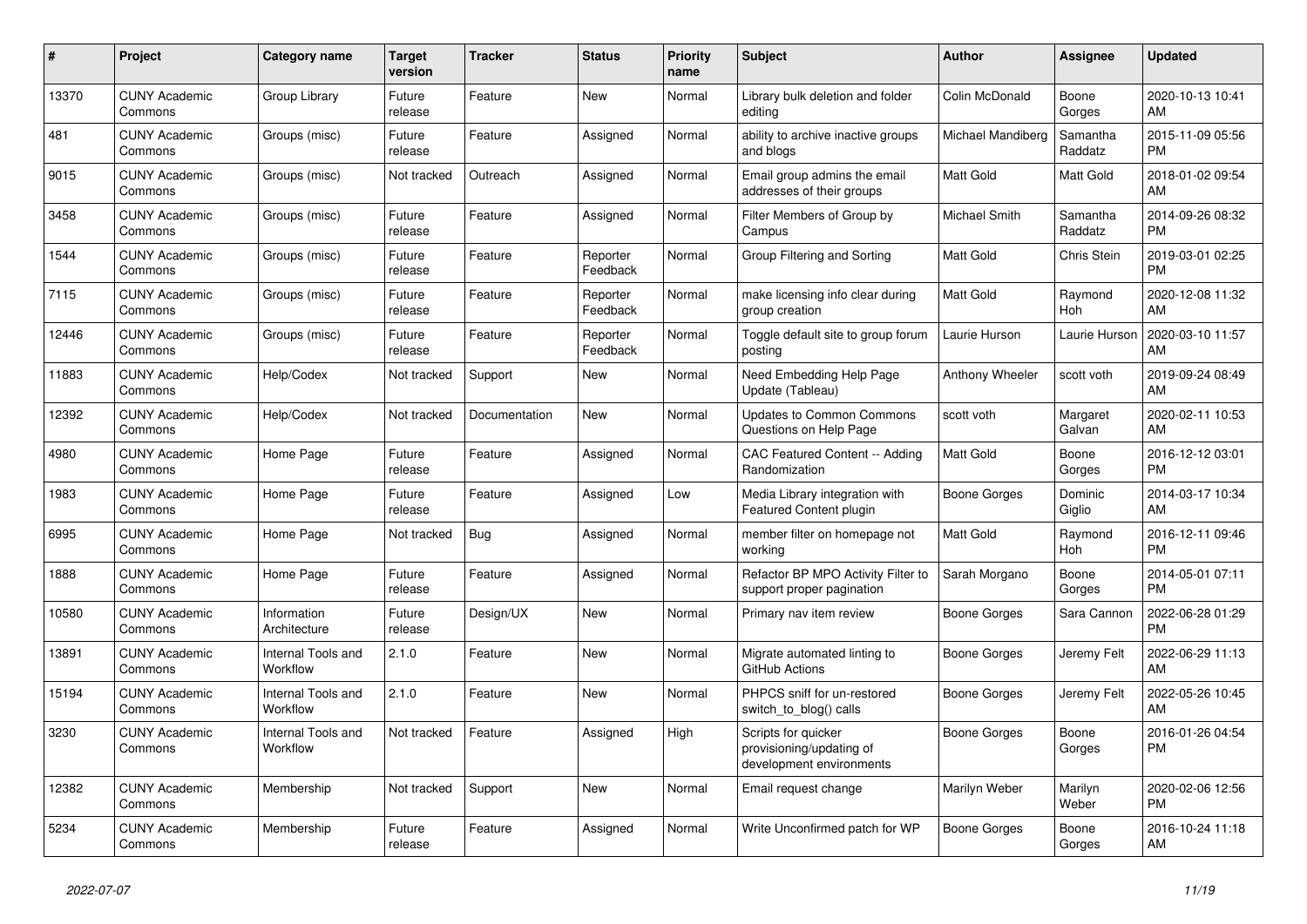| #     | Project                         | <b>Category name</b>    | <b>Target</b><br>version | <b>Tracker</b> | <b>Status</b>        | <b>Priority</b><br>name | <b>Subject</b>                                                                             | Author                  | <b>Assignee</b>     | <b>Updated</b>                |
|-------|---------------------------------|-------------------------|--------------------------|----------------|----------------------|-------------------------|--------------------------------------------------------------------------------------------|-------------------------|---------------------|-------------------------------|
| 3330  | <b>CUNY Academic</b><br>Commons | My Commons              | Future<br>release        | Feature        | Assigned             | Normal                  | 'Commons Information" tool                                                                 | Boone Gorges            | Chris Stein         | 2014-09-22 08:46<br>PM        |
| 3536  | <b>CUNY Academic</b><br>Commons | My Commons              | Future<br>release        | Feature        | Assigned             | Normal                  | Infinite Scroll on My Commons<br>page                                                      | <b>Matt Gold</b>        | Raymond<br>Hoh      | 2015-04-13 04:42<br><b>PM</b> |
| 3565  | <b>CUNY Academic</b><br>Commons | My Commons              | Not tracked              | Documentation  | New                  | Normal                  | Load Newest inconsistencies                                                                | Chris Stein             | scott voth          | 2015-11-09 01:16<br><b>PM</b> |
| 3517  | <b>CUNY Academic</b><br>Commons | My Commons              | Future<br>release        | Feature        | Assigned             | Normal                  | Mute/Unmute My Commons<br>updates                                                          | <b>Matt Gold</b>        | Raymond<br>Hoh      | 2015-11-09 01:19<br><b>PM</b> |
| 4535  | <b>CUNY Academic</b><br>Commons | My Commons              | Future<br>release        | Bug            | New                  | Low                     | My Commons filter issue                                                                    | scott voth              | Raymond<br>Hoh      | 2015-09-01 11:17<br>AM        |
| 3577  | <b>CUNY Academic</b><br>Commons | My Commons              | Future<br>release        | Design/UX      | Assigned             | Normal                  | Replies to items in My Commons                                                             | Matt Gold               | Raymond<br>Hoh      | 2015-04-09 05:19<br><b>PM</b> |
| 9895  | <b>CUNY Academic</b><br>Commons | Onboarding              | Future<br>release        | Feature        | Assigned             | Normal                  | Add "Accept Invitation"<br>link/button/function to Group<br>and/or Site invitation emails? | Luke Waltzer            | Boone<br>Gorges     | 2018-06-07 12:42<br><b>PM</b> |
| 8440  | <b>CUNY Academic</b><br>Commons | Onboarding              | Not tracked              | <b>Bug</b>     | New                  | Normal                  | Create Test Email Accounts for<br><b>Onboarding Project</b>                                | Stephen Real            | Stephen Real        | 2017-08-01 09:49<br><b>PM</b> |
| 9028  | <b>CUNY Academic</b><br>Commons | Onboarding              | Future<br>release        | Feature        | Assigned             | Normal                  | suggest groups to new members<br>during the registration process                           | <b>Matt Gold</b>        | Chris Stein         | 2018-10-24 12:34<br><b>PM</b> |
| 5955  | <b>CUNY Academic</b><br>Commons | Outreach                | Future<br>release        | Feature        | Assigned             | Normal                  | Create auto-newsletter for<br>commons members                                              | <b>Matt Gold</b>        | <b>Luke Waltzer</b> | 2016-08-30 10:34<br>AM        |
| 10794 | <b>CUNY Academic</b><br>Commons | Performance             | Not tracked              | Bug            | New                  | Normal                  | Memcached connection<br>occasionally breaks                                                | Boone Gorges            | Boone<br>Gorges     | 2018-12-06 03:30<br><b>PM</b> |
| 15242 | <b>CUNY Academic</b><br>Commons | Performance             | Not tracked              | Bug            | Reporter<br>Feedback | Normal                  | Slugist site                                                                               | Raffi<br>Khatchadourian | Boone<br>Gorges     | 2022-02-07 11:14<br>AM        |
| 14908 | <b>CUNY Academic</b><br>Commons | Performance             |                          | <b>Bug</b>     | New                  | Normal                  | Stale object cache on cdev                                                                 | Raymond Hoh             | Boone<br>Gorges     | 2021-12-07 09:45<br>AM        |
| 14787 | <b>CUNY Academic</b><br>Commons | <b>Plugin Packages</b>  | Future<br>release        | Feature        | New                  | Normal                  | Creating a "Design" plugin<br>package                                                      | Laurie Hurson           | scott voth          | 2022-04-27 04:56<br><b>PM</b> |
| 5827  | <b>CUNY Academic</b><br>Commons | <b>Public Portfolio</b> | Future<br>release        | Bug            | Assigned             | Normal                  | Academic Interests square bracket   scott voth<br>links not working                        |                         | Chris Stein         | 2016-08-11 11:59<br><b>PM</b> |
| 3220  | <b>CUNY Academic</b><br>Commons | <b>Public Portfolio</b> | Future<br>release        | Feature        | Assigned             | Normal                  | Add indent/outdent option to<br>Formatting Buttons on Profile<br>Page                      | <b>Matt Gold</b>        | Boone<br>Gorges     | 2014-05-21 10:39<br><b>PM</b> |
| 3042  | <b>CUNY Academic</b><br>Commons | <b>Public Portfolio</b> | Future<br>release        | Feature        | Assigned             | Normal                  | Browsing member interests                                                                  | <b>Matt Gold</b>        | Boone<br>Gorges     | 2015-03-21 09:04<br><b>PM</b> |
| 14184 | <b>CUNY Academic</b><br>Commons | <b>Public Portfolio</b> | Future<br>release        | Feature        | New                  | Normal                  | Centralized mechanism for storing<br>Campus affiliations                                   | Boone Gorges            | Boone<br>Gorges     | 2022-01-04 11:35<br>AM        |
| 4404  | <b>CUNY Academic</b><br>Commons | Public Portfolio        | Future<br>release        | Design/UX      | Assigned             | Normal                  | Change color of permissions info<br>on portfolio editing interface                         | Matt Gold               | Samantha<br>Raddatz | 2015-08-11 05:28<br><b>PM</b> |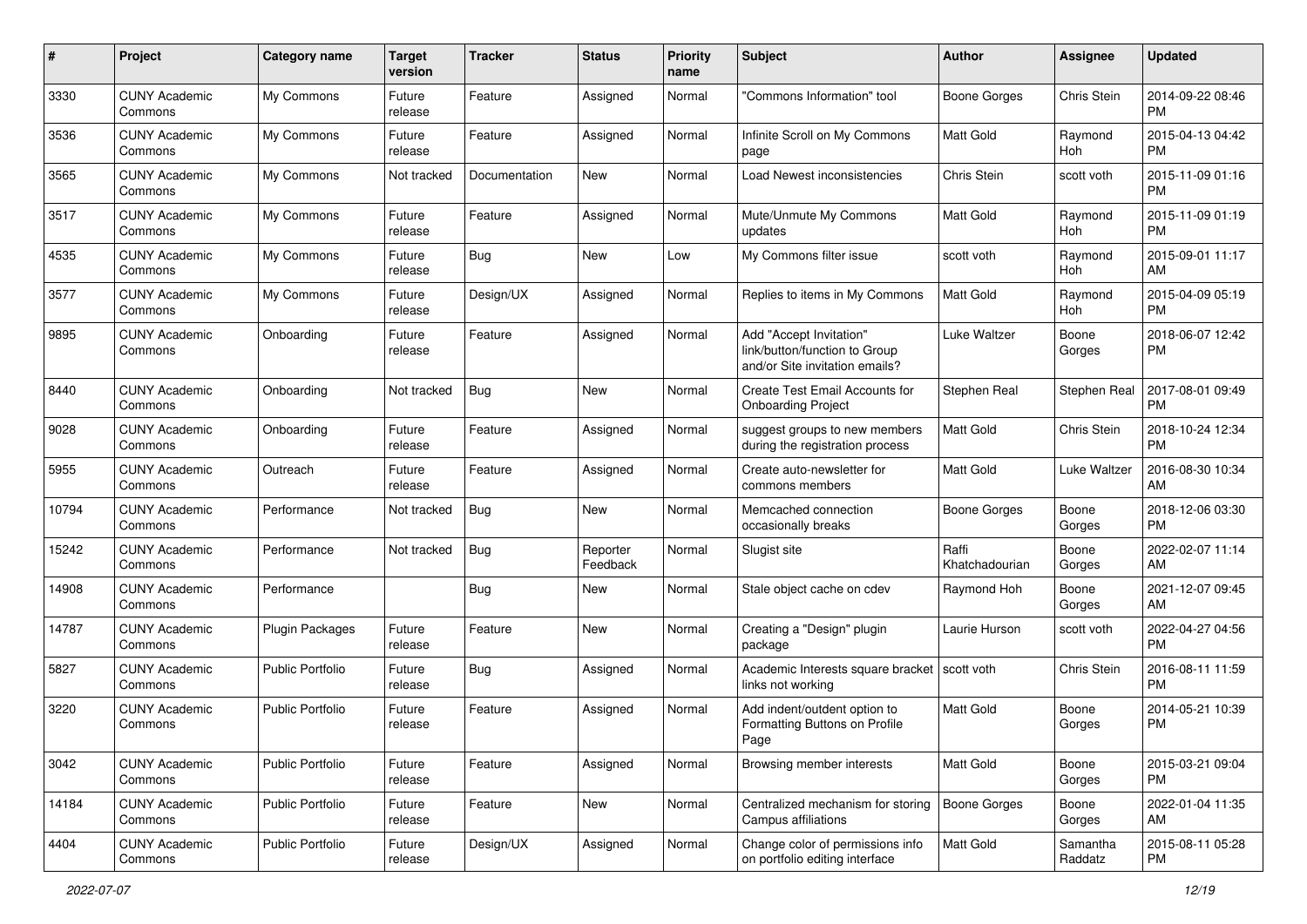| #     | <b>Project</b>                  | <b>Category name</b>    | <b>Target</b><br>version | <b>Tracker</b> | <b>Status</b>        | <b>Priority</b><br>name | <b>Subject</b>                                                              | <b>Author</b>    | Assignee            | <b>Updated</b>                |
|-------|---------------------------------|-------------------------|--------------------------|----------------|----------------------|-------------------------|-----------------------------------------------------------------------------|------------------|---------------------|-------------------------------|
| 2753  | <b>CUNY Academic</b><br>Commons | <b>Public Portfolio</b> | Future<br>release        | Feature        | New                  | Normal                  | Create actual actual tagification in<br>academic interests and other fields | Micki Kaufman    | Boone<br>Gorges     | 2015-01-05 08:52<br><b>PM</b> |
| 4253  | <b>CUNY Academic</b><br>Commons | <b>Public Portfolio</b> | Future<br>release        | Design/UX      | New                  | Normal                  | Encourage users to add portfolio<br>content                                 | Samantha Raddatz | Samantha<br>Raddatz | 2015-07-07 11:32<br>AM        |
| 2013  | <b>CUNY Academic</b><br>Commons | <b>Public Portfolio</b> | Future<br>release        | Feature        | Assigned             | Low                     | Have Profile Privacy Options show<br>up only for filled-in fields           | Matt Gold        | Boone<br>Gorges     | 2015-11-09 06:09<br><b>PM</b> |
| 3048  | <b>CUNY Academic</b><br>Commons | <b>Public Portfolio</b> | Future<br>release        | Feature        | New                  | Low                     | Images for rich text profile fields                                         | Boone Gorges     | Boone<br>Gorges     | 2014-02-19 12:56<br><b>PM</b> |
| 2832  | <b>CUNY Academic</b><br>Commons | <b>Public Portfolio</b> | Future<br>release        | Feature        | Assigned             | Normal                  | Improve interface for (not)<br>auto-linking profile fields                  | Boone Gorges     | Chris Stein         | 2015-01-05 08:52<br><b>PM</b> |
| 3770  | <b>CUNY Academic</b><br>Commons | <b>Public Portfolio</b> | Future<br>release        | Feature        | Assigned             | Normal                  | Improve Layout/Formatting of<br>Positions Area on Public Portfolios         | <b>Matt Gold</b> | <b>Chris Stein</b>  | 2015-04-01 09:17<br><b>PM</b> |
| 3768  | <b>CUNY Academic</b><br>Commons | <b>Public Portfolio</b> | Future<br>release        | Feature        | Assigned             | Normal                  | Institutions/Past positions on<br>public portfolios                         | Matt Gold        | Boone<br>Gorges     | 2018-04-23 10:44<br>AM        |
| 10354 | <b>CUNY Academic</b><br>Commons | <b>Public Portfolio</b> | Future<br>release        | Feature        | <b>New</b>           | Normal                  | Opt out of Having a Profile Page                                            | scott voth       | Chris Stein         | 2020-05-12 10:43<br>AM        |
| 4622  | <b>CUNY Academic</b><br>Commons | <b>Public Portfolio</b> | Future<br>release        | Design/UX      | <b>New</b>           | Normal                  | <b>Profile Visibility Settings</b>                                          | Samantha Raddatz | Samantha<br>Raddatz | 2015-09-21 12:18<br><b>PM</b> |
| 2881  | <b>CUNY Academic</b><br>Commons | <b>Public Portfolio</b> | Future<br>release        | Feature        | Assigned             | Normal                  | Redesign the UX for Profiles                                                | Chris Stein      | Chris Stein         | 2016-10-13 12:45<br><b>PM</b> |
| 11496 | <b>CUNY Academic</b><br>Commons | Public Portfolio        | 1.15.2                   | Support        | New                  | Normal                  | Replace Twitter Icon on Member<br>Portfolio page                            | scott voth       | Boone<br>Gorges     | 2019-06-06 01:03<br><b>PM</b> |
| 3509  | <b>CUNY Academic</b><br>Commons | Publicity               | 1.7                      | Publicity      | <b>New</b>           | Normal                  | Create 1.7 digital signage imagery                                          | Micki Kaufman    | Marilyn<br>Weber    | 2014-10-01 12:40<br><b>PM</b> |
| 9643  | <b>CUNY Academic</b><br>Commons | Publicity               | Not tracked              | Feature        | <b>New</b>           | Normal                  | Create a page on the Commons<br>for logos etc.                              | Stephen Real     | Stephen Real        | 2018-04-24 10:53<br>AM        |
| 6115  | <b>CUNY Academic</b><br>Commons | Publicity               | Not tracked              | Feature        | Assigned             | Normal                  | create digital signage for GC                                               | Matt Gold        | scott voth          | 2016-10-11 10:09<br><b>PM</b> |
| 6014  | <b>CUNY Academic</b><br>Commons | Publicity               | Future<br>release        | Publicity      | Reporter<br>Feedback | Normal                  | Google search listing                                                       | <b>Matt Gold</b> | Boone<br>Gorges     | 2016-09-21 03:48<br><b>PM</b> |
| 3510  | <b>CUNY Academic</b><br>Commons | Publicity               | 1.7                      | Publicity      | Assigned             | Normal                  | Post on the News Blog re: 'My<br>Commons'                                   | Micki Kaufman    | Sarah<br>Morgano    | 2014-10-15 11:18<br>AM        |
| 3506  | <b>CUNY Academic</b><br>Commons | Publicity               | 1.7                      | Publicity      | New                  | Normal                  | Prepare 1.7 email messaging                                                 | Micki Kaufman    | Micki<br>Kaufman    | 2014-10-01 12:36<br><b>PM</b> |
| 12247 | <b>CUNY Academic</b><br>Commons | Publicity               | Not tracked              | Support        | <b>New</b>           | Normal                  | <b>Screenshot of First Commons</b><br>Homepage                              | scott voth       | scott voth          | 2020-01-14 12:08<br><b>PM</b> |
| 3511  | <b>CUNY Academic</b><br>Commons | Publicity               | 1.7                      | Publicity      | Assigned             | Normal                  | Social media for 1.7                                                        | Micki Kaufman    | Sarah<br>Morgano    | 2014-10-14 03:32<br><b>PM</b> |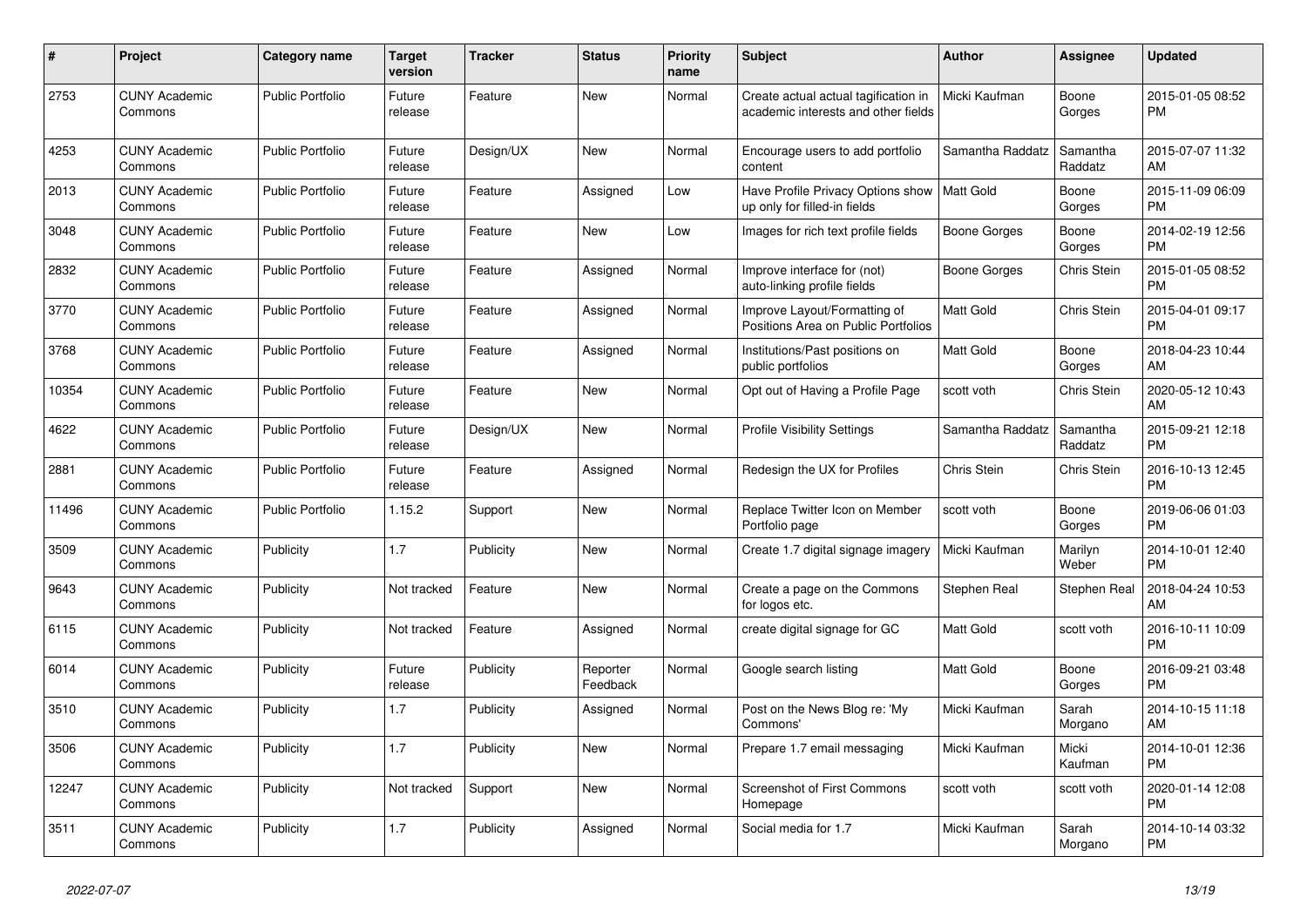| $\pmb{\#}$ | Project                         | <b>Category name</b>     | <b>Target</b><br>version | <b>Tracker</b> | <b>Status</b>        | <b>Priority</b><br>name | <b>Subject</b>                                                           | <b>Author</b>       | <b>Assignee</b>     | <b>Updated</b>                |
|------------|---------------------------------|--------------------------|--------------------------|----------------|----------------------|-------------------------|--------------------------------------------------------------------------|---------------------|---------------------|-------------------------------|
| 11945      | <b>CUNY Academic</b><br>Commons | Reckoning                | Future<br>release        | Feature        | Reporter<br>Feedback | Normal                  | Add Comments bubble to<br>Reckoning views                                | Boone Gorges        | Boone<br>Gorges     | 2019-11-12 05:14<br><b>PM</b> |
| 940        | <b>CUNY Academic</b><br>Commons | Redmine                  | Future<br>release        | Feature        | Assigned             | Low                     | Communication with users after<br>releases                               | <b>Matt Gold</b>    | Dominic<br>Giglio   | 2012-09-09 04:36<br><b>PM</b> |
| 3615       | <b>CUNY Academic</b><br>Commons | Redmine                  | Not tracked              | Feature        | New                  | Low                     | Create Redmine issues via email                                          | Dominic Giglio      | Boone<br>Gorges     | 2017-11-16 11:36<br>AM        |
| 11860      | <b>CUNY Academic</b><br>Commons | Registration             | Future<br>release        | Feature        | <b>New</b>           | Normal                  | <b>Ensure Students Are Aware They</b><br>Can Use Aliases At Registration | scott voth          |                     | 2019-09-24 08:46<br>AM        |
| 308        | <b>CUNY Academic</b><br>Commons | Registration             | Future<br>release        | Feature        | <b>New</b>           | Normal                  | Group recommendations for<br>signup process                              | Boone Gorges        | Samantha<br>Raddatz | 2015-11-09 05:07<br><b>PM</b> |
| 370        | <b>CUNY Academic</b><br>Commons | Registration             | Future<br>release        | Feature        | Assigned             | High                    | <b>Guest Accounts</b>                                                    | <b>Matt Gold</b>    | Matt Gold           | 2015-04-09 09:33<br><b>PM</b> |
| 5225       | <b>CUNY Academic</b><br>Commons | Registration             | Future<br>release        | Feature        | Assigned             | Normal                  | On-boarding Issues                                                       | Luke Waltzer        | Samantha<br>Raddatz | 2016-02-12 02:58<br><b>PM</b> |
| 10273      | <b>CUNY Academic</b><br>Commons | Registration             | Not tracked              | Support        | Reporter<br>Feedback | Normal                  | users combining CF and campus<br>address                                 | Marilyn Weber       |                     | 2019-09-18 10:58<br>AM        |
| 6671       | <b>CUNY Academic</b><br>Commons | Reply By Email           | Not tracked              | <b>Bug</b>     | Assigned             | Normal                  | "Post too often" RBE error<br>message                                    | <b>Matt Gold</b>    | Raymond<br>Hoh      | 2016-11-11 09:55<br>AM        |
| 13430      | <b>CUNY Academic</b><br>Commons | Reply By Email           | Not tracked              | <b>Bug</b>     | <b>New</b>           | Normal                  | Delay in RBE                                                             | <b>Luke Waltzer</b> | Raymond<br>Hoh      | 2020-10-13 11:16<br>AM        |
| 8976       | <b>CUNY Academic</b><br>Commons | Reply By Email           | Not tracked              | Feature        | Assigned             | Normal                  | Package RBE new topics posting?                                          | <b>Matt Gold</b>    | Raymond<br>Hoh      | 2017-12-04 02:34<br><b>PM</b> |
| 8991       | <b>CUNY Academic</b><br>Commons | Reply By Email           | Not tracked              | <b>Bug</b>     | Hold                 | Normal                  | RBE duplicate email message<br>issue                                     | Matt Gold           | Raymond<br>Hoh      | 2018-02-18 08:53<br><b>PM</b> |
| 3369       | <b>CUNY Academic</b><br>Commons | Reply By Email           | Not tracked              | Outreach       | Hold                 | Normal                  | Release reply by email to WP<br>plugin directory                         | <b>Matt Gold</b>    | Raymond<br>Hoh      | 2016-03-01 12:46<br><b>PM</b> |
| 16177      | <b>CUNY Academic</b><br>Commons | Reply By Email           |                          | Bug            | New                  | Normal                  | Switch to Inbound mode for RBE                                           | Raymond Hoh         | Raymond<br>Hoh      | 2022-05-30 04:32<br><b>PM</b> |
| 3002       | <b>CUNY Academic</b><br>Commons | Search                   | Future<br>release        | Feature        | Assigned             | Normal                  | Overhaul CAC search by using<br>external search appliance                | Boone Gorges        | Boone<br>Gorges     | 2020-07-15 03:05<br><b>PM</b> |
| 9729       | <b>CUNY Academic</b><br>Commons | <b>SEO</b>               | Not tracked              | Support        | <b>New</b>           | Normal                  | 503 Errors showing on<br>newlaborforum.cuny.edu                          | Diane Krauthamer    | Raymond<br>Hoh      | 2018-05-22 04:48<br><b>PM</b> |
| 3662       | <b>CUNY Academic</b><br>Commons | <b>SEO</b>               | Future<br>release        | Feature        | Assigned             | Normal                  | Duplicate Content/SEO/Google<br>issues                                   | <b>Matt Gold</b>    | Raymond<br>Hoh      | 2015-04-13 04:37<br><b>PM</b> |
| 13048      | <b>CUNY Academic</b><br>Commons | Shortcodes and<br>embeds | Future<br>release        | Feature        | New                  | Normal                  | Jupyter Notebooks support                                                | Boone Gorges        |                     | 2020-07-14 11:46<br>AM        |
| 13331      | <b>CUNY Academic</b><br>Commons | Site cloning             | Future<br>release        | <b>Bug</b>     | <b>New</b>           | Normal                  | <b>Combine Site Template and Clone</b><br>operations                     | Boone Gorges        | Jeremy Felt         | 2021-11-19 12:39<br><b>PM</b> |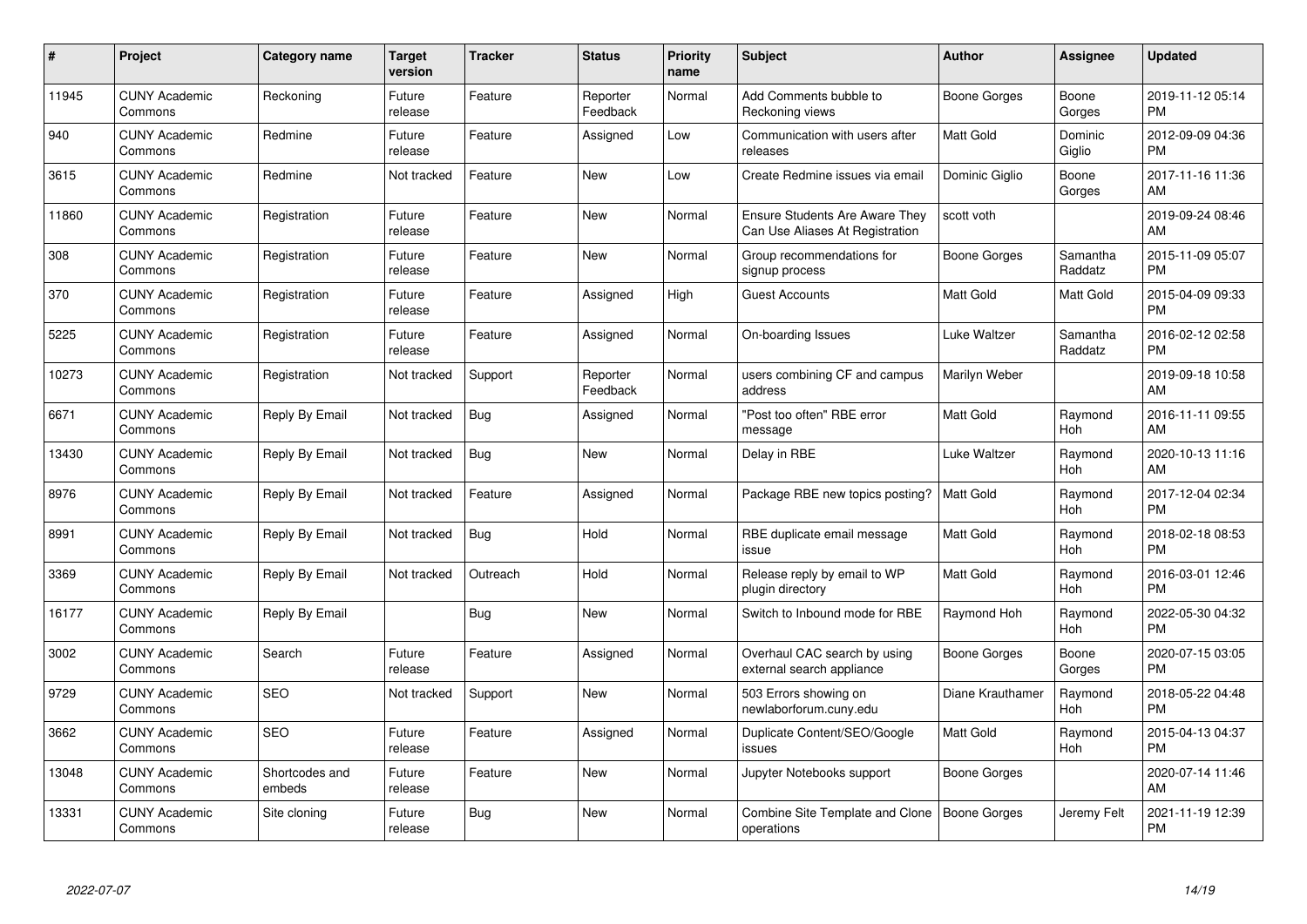| #     | Project                         | <b>Category name</b>    | <b>Target</b><br>version | <b>Tracker</b> | <b>Status</b>        | <b>Priority</b><br>name | <b>Subject</b>                                                                                                                                        | <b>Author</b>           | <b>Assignee</b>     | <b>Updated</b>                |
|-------|---------------------------------|-------------------------|--------------------------|----------------|----------------------|-------------------------|-------------------------------------------------------------------------------------------------------------------------------------------------------|-------------------------|---------------------|-------------------------------|
| 5182  | <b>CUNY Academic</b><br>Commons | Social Paper            | Future<br>release        | Design/UX      | New                  | Normal                  | "Publishing" a private paper on<br>social paper?                                                                                                      | Raffi<br>Khatchadourian | Boone<br>Gorges     | 2016-10-13 04:12<br><b>PM</b> |
| 5488  | <b>CUNY Academic</b><br>Commons | Social Paper            | Future<br>release        | Bug            | New                  | Normal                  | Add a "last edited by" field to<br>Social Paper group directories                                                                                     | Boone Gorges            |                     | 2016-04-21 10:05<br><b>PM</b> |
| 5199  | <b>CUNY Academic</b><br>Commons | Social Paper            | Future<br>release        | Feature        | New                  | Normal                  | add tables to the SP editor                                                                                                                           | Marilyn Weber           |                     | 2016-10-24 11:27<br>AM        |
| 5489  | <b>CUNY Academic</b><br>Commons | Social Paper            | Future<br>release        | Feature        | <b>New</b>           | Normal                  | Asc/desc sorting for Social Paper<br>directories                                                                                                      | <b>Boone Gorges</b>     |                     | 2016-04-21 10:06<br><b>PM</b> |
| 5058  | <b>CUNY Academic</b><br>Commons | Social Paper            | Future<br>release        | Feature        | New                  | Low                     | Can there be a clearer signal that<br>even when comments have<br>already been made you add<br>comments by clicking on the side?<br>(SP suggestion #5) | Marilyn Weber           | Samantha<br>Raddatz | 2016-02-11 10:24<br><b>PM</b> |
| 13975 | <b>CUNY Academic</b><br>Commons | Social Paper            | Not tracked              | Support        | Reporter<br>Feedback | Normal                  | can't approve comments on Social<br>Paper paper                                                                                                       | Marilyn Weber           |                     | 2021-02-12 09:33<br>AM        |
| 5183  | <b>CUNY Academic</b><br>Commons | Social Paper            | Future<br>release        | Design/UX      | New                  | Normal                  | Creating a new paper when<br>viewing an existing paper                                                                                                | Raffi<br>Khatchadourian | Samantha<br>Raddatz | 2016-02-02 12:09<br><b>PM</b> |
| 5397  | <b>CUNY Academic</b><br>Commons | Social Paper            | Future<br>release        | Feature        | New                  | Normal                  | frustrating to have to<br>enable/disable in SP                                                                                                        | Marilyn Weber           | Samantha<br>Raddatz | 2016-04-20 03:39<br><b>PM</b> |
| 5050  | <b>CUNY Academic</b><br>Commons | Social Paper            | Future<br>release        | Feature        | New                  | Low                     | Making comments visible in SP<br>editing mode (SP suggestion #1)                                                                                      | Marilyn Weber           | Samantha<br>Raddatz | 2019-09-17 11:10<br><b>PM</b> |
| 5282  | <b>CUNY Academic</b><br>Commons | Social Paper            | Future<br>release        | Bug            | New                  | Normal                  | Replying via email directs to paper<br>but not individual comment.                                                                                    | Marilyn Weber           | Raymond<br>Hoh      | 2016-03-02 01:48<br><b>PM</b> |
| 5053  | <b>CUNY Academic</b><br>Commons | Social Paper            | Future<br>release        | Feature        | New                  | Low                     | Scrollable menu to add readers<br>(SP suggestion #4)                                                                                                  | Marilyn Weber           | Samantha<br>Raddatz | 2016-04-21 05:21<br><b>PM</b> |
| 5052  | <b>CUNY Academic</b><br>Commons | Social Paper            | Future<br>release        | Feature        | New                  | Low                     | Sentence by sentence or line by<br>line comments (SP suggestion #3)                                                                                   | Marilyn Weber           | Boone<br>Gorges     | 2016-02-11 10:24<br><b>PM</b> |
| 7981  | <b>CUNY Academic</b><br>Commons | Social Paper            | Future<br>release        | Bug            | New                  | Normal                  | Social Paper comments should not<br>go to spam                                                                                                        | <b>Luke Waltzer</b>     | Boone<br>Gorges     | 2018-04-16 03:52<br><b>PM</b> |
| 5205  | <b>CUNY Academic</b><br>Commons | Social Paper            | Future<br>release        | Feature        | <b>New</b>           | Normal                  | Social Paper folders                                                                                                                                  | Marilyn Weber           |                     | 2016-02-11 10:24<br><b>PM</b> |
| 7663  | <b>CUNY Academic</b><br>Commons | Social Paper            | Future<br>release        | Bug            | New                  | Normal                  | Social Paper notifications not<br>formatted correctly on secondary<br>sites                                                                           | Boone Gorges            | Boone<br>Gorges     | 2018-04-16 03:52<br><b>PM</b> |
| 8898  | <b>CUNY Academic</b><br>Commons | Social Paper            | Not tracked              | Feature        | Assigned             | Normal                  | Usage data on docs and social<br>paper                                                                                                                | Matt Gold               | Matt Gold           | 2017-11-16 11:32<br>AM        |
| 6426  | <b>CUNY Academic</b><br>Commons | Spam/Spam<br>Prevention | Future<br>release        | Feature        | Assigned             | Normal                  | Force captcha on all comments?                                                                                                                        | Matt Gold               | <b>Tahir Butt</b>   | 2016-10-24 02:06<br><b>PM</b> |
| 8666  | <b>CUNY Academic</b><br>Commons | Teaching                | Not tracked              | Documentation  | Assigned             | Normal                  | Create Teaching on the Commons<br>Resource Page                                                                                                       | Matt Gold               | Laurie Hurson       | 2019-09-23 03:16<br><b>PM</b> |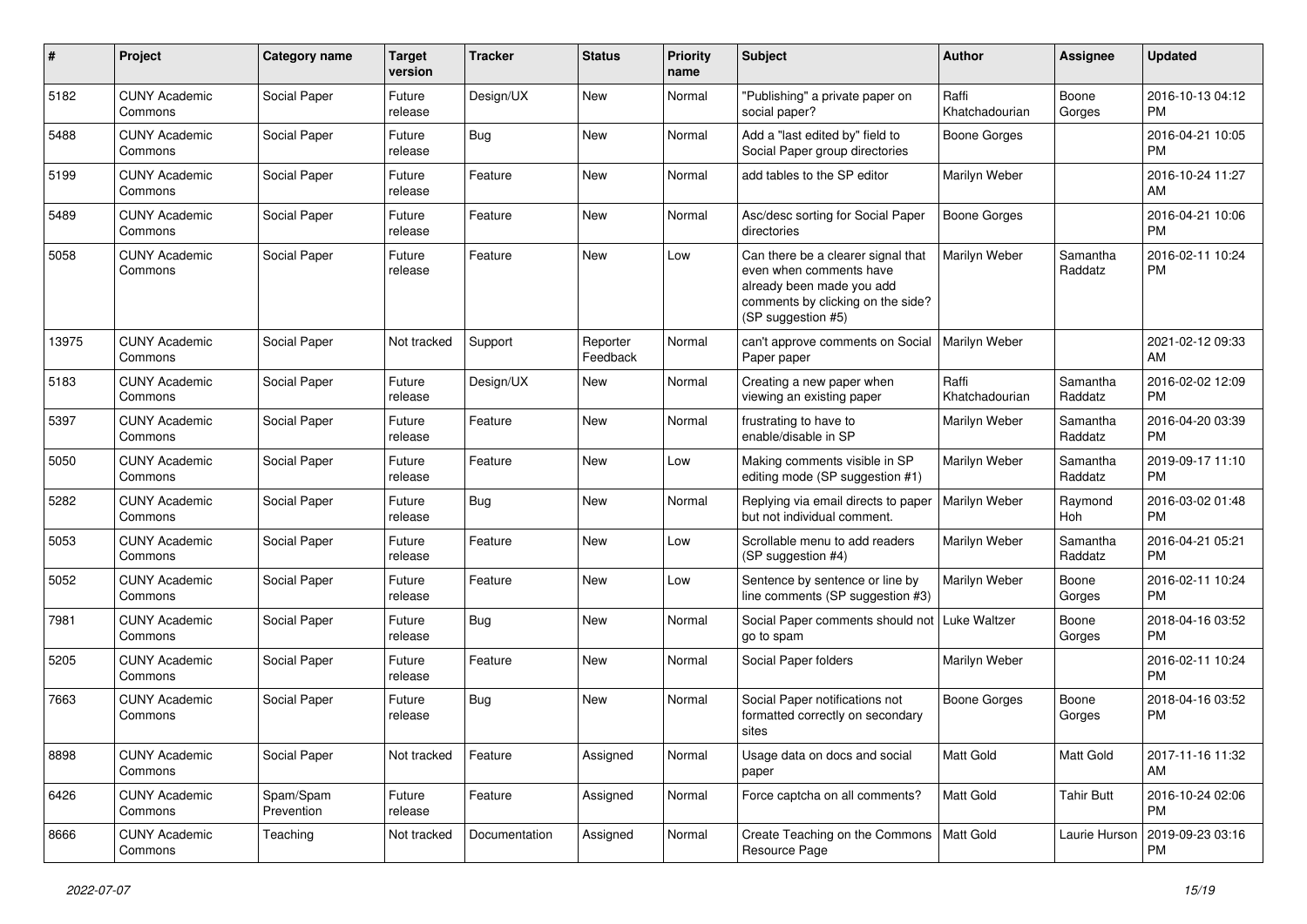| #     | Project                         | <b>Category name</b>   | <b>Target</b><br>version | <b>Tracker</b> | <b>Status</b>        | <b>Priority</b><br>name | <b>Subject</b>                                                                                  | <b>Author</b>       | Assignee            | <b>Updated</b>                |
|-------|---------------------------------|------------------------|--------------------------|----------------|----------------------|-------------------------|-------------------------------------------------------------------------------------------------|---------------------|---------------------|-------------------------------|
| 3090  | <b>CUNY Academic</b><br>Commons | Twitter page           | Future<br>release        | Feature        | Assigned             | Normal                  | Prevent Retweets from showing<br>up on Commons twitter page                                     | <b>Matt Gold</b>    | <b>Tahir Butt</b>   | 2016-10-24 11:31<br>AM        |
| 4222  | <b>CUNY Academic</b><br>Commons | User Experience        | Future<br>release        | Design/UX      | New                  | Normal                  | Add information to 'Delete<br>Account' page                                                     | Samantha Raddatz    | scott voth          | 2015-06-26 11:35<br>AM        |
| 3473  | <b>CUNY Academic</b><br>Commons | <b>User Experience</b> | Future<br>release        | Feature        | Assigned             | Normal                  | Commons profile: Add help info<br>about "Positions" replacing "title"                           | Keith Miyake        | Samantha<br>Raddatz | 2015-11-09 02:28<br><b>PM</b> |
| 6298  | <b>CUNY Academic</b><br>Commons | User Experience        | Not tracked              | Design/UX      | Assigned             | Normal                  | Examine data from survey                                                                        | <b>Matt Gold</b>    | Margaret<br>Galvan  | 2016-10-14 12:16<br><b>PM</b> |
| 5316  | <b>CUNY Academic</b><br>Commons | User Experience        | Future<br>release        | Feature        | Assigned             | Normal                  | Prompt user email address<br>updates                                                            | Matt Gold           | Stephen Real        | 2016-12-21 03:30<br><b>PM</b> |
| 4661  | <b>CUNY Academic</b><br>Commons | <b>User Experience</b> | Future<br>release        | Bug            | Assigned             | Normal                  | <b>Simplify Events text</b>                                                                     | Matt Gold           | Samantha<br>Raddatz | 2015-10-02 09:06<br><b>PM</b> |
| 8675  | <b>CUNY Academic</b><br>Commons | User Onboarding        | Future<br>release        | <b>Bug</b>     | Reporter<br>Feedback | Low                     | Add new User search screen calls<br>for the input of email address but<br>doesn't work with one | Paul Hebert         | Boone<br>Gorges     | 2017-10-11 11:17<br>AM        |
| 9941  | <b>CUNY Academic</b><br>Commons | Wiki                   | Not tracked              | Support        | Assigned             | Normal                  | Wiki functionality                                                                              | <b>Matt Gold</b>    | Boone<br>Gorges     | 2018-06-26 10:57<br>AM        |
| 11449 | <b>CUNY Academic</b><br>Commons | WordPress - Media      | Not tracked              | Support        | Reporter<br>Feedback | Normal                  | Cloning Media Library for JITP<br>from Staging to Production Site                               | Patrick DeDauw      | Boone<br>Gorges     | 2019-05-13 12:00<br><b>PM</b> |
| 11386 | <b>CUNY Academic</b><br>Commons | WordPress - Media      | Not tracked              | Support        | Reporter<br>Feedback | Normal                  | disappearing images                                                                             | scott voth          | Boone<br>Gorges     | 2019-05-14 10:32<br>AM        |
| 14483 | <b>CUNY Academic</b><br>Commons | WordPress - Media      | Not tracked              | <b>Bug</b>     | Reporter<br>Feedback | Normal                  | Wordpress PDF Embed Stopped<br>Working after JITP Media Clone                                   | Patrick DeDauw      | Boone<br>Gorges     | 2021-05-20 01:51<br><b>PM</b> |
| 14983 | <b>CUNY Academic</b><br>Commons | WordPress (misc)       | Not tracked              | Support        | Reporter<br>Feedback | Normal                  | "Read More" tag not working                                                                     | Rebecca Krisel      | Raymond<br>Hoh      | 2021-11-23 01:17<br><b>PM</b> |
| 13835 | <b>CUNY Academic</b><br>Commons | WordPress (misc)       | Future<br>release        | Feature        | <b>New</b>           | Normal                  | Allow OneSearch widget to have<br>'CUNY' as campus                                              | <b>Boone Gorges</b> | Boone<br>Gorges     | 2021-11-19 12:39<br><b>PM</b> |
| 6332  | <b>CUNY Academic</b><br>Commons | WordPress (misc)       | Future<br>release        | Feature        | <b>New</b>           | Normal                  | Allow uploaded files to be marked<br>as private in an ad hoc way                                | Boone Gorges        |                     | 2016-10-17 11:41<br><b>PM</b> |
| 14113 | <b>CUNY Academic</b><br>Commons | WordPress (misc)       | Future<br>release        | Bug            | Hold                 | Normal                  | Block Editor Not Working on this<br>page - Json error                                           | scott voth          | Boone<br>Gorges     | 2021-03-05 11:01<br>AM        |
| 2167  | <b>CUNY Academic</b><br>Commons | WordPress (misc)       | Future<br>release        | <b>Bug</b>     | Assigned             | Normal                  | <b>CAC-Livestream Plugin Issues</b>                                                             | Michael Smith       | Dominic<br>Giglio   | 2015-01-02 03:06<br><b>PM</b> |
| 6755  | <b>CUNY Academic</b><br>Commons | WordPress (misc)       | Future<br>release        | Bug            | <b>New</b>           | Normal                  | Cannot Deactivate Plugin                                                                        | Laura Kane          |                     | 2016-11-16 01:12<br><b>PM</b> |
| 11624 | <b>CUNY Academic</b><br>Commons | WordPress (misc)       | Not tracked              | Support        | New                  | Normal                  | Change pages into posts or swap<br>database for a Commons site?                                 | Stephen Klein       | Raymond<br>Hoh      | 2019-07-09 11:04<br>AM        |
| 9346  | <b>CUNY Academic</b><br>Commons | WordPress (misc)       | Not tracked              | Bug            | <b>New</b>           | Normal                  | Clone cetls.bmcc.cuny.edu for<br>development                                                    | Owen Roberts        | Raymond<br>Hoh      | 2018-03-06 05:35<br><b>PM</b> |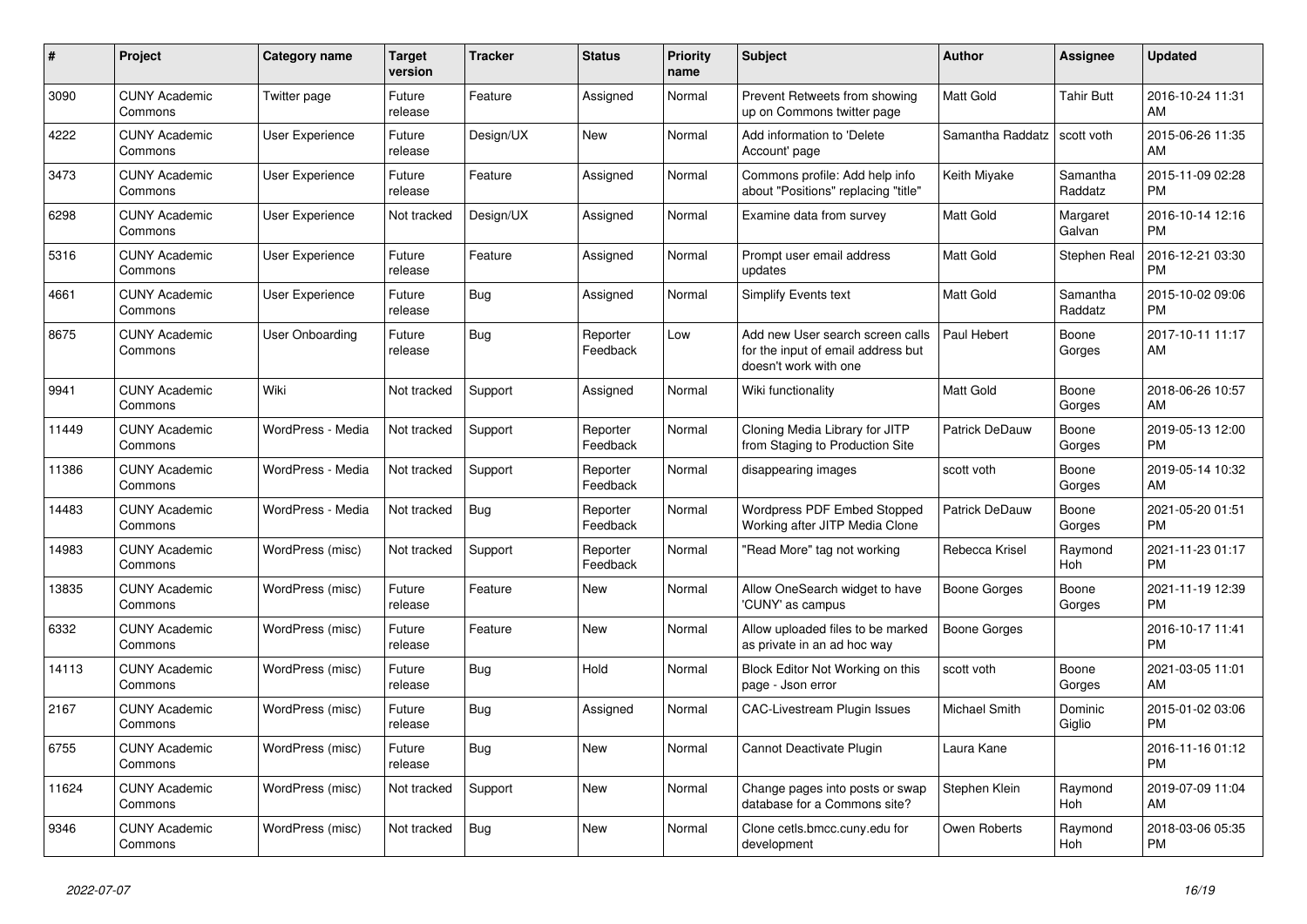| #     | <b>Project</b>                  | <b>Category name</b>     | <b>Target</b><br>version | <b>Tracker</b> | <b>Status</b>        | <b>Priority</b><br>name | <b>Subject</b>                                                                                               | Author                  | <b>Assignee</b>     | <b>Updated</b>                |
|-------|---------------------------------|--------------------------|--------------------------|----------------|----------------------|-------------------------|--------------------------------------------------------------------------------------------------------------|-------------------------|---------------------|-------------------------------|
| 3657  | <b>CUNY Academic</b><br>Commons | WordPress (misc)         | Not tracked              | Feature        | <b>New</b>           | Normal                  | Create alert for GC email<br>addresses                                                                       | <b>Matt Gold</b>        | Matt Gold           | 2016-04-14 11:29<br><b>PM</b> |
| 636   | <b>CUNY Academic</b><br>Commons | WordPress (misc)         | Not tracked              | Support        | Assigned             | Normal                  | Create Lynda.com-like Table of<br>Contents for Prospective Tutorial<br>Screencasts                           | <b>Matt Gold</b>        | scott voth          | 2016-02-23 03:12<br><b>PM</b> |
| 365   | <b>CUNY Academic</b><br>Commons | WordPress (misc)         | Future<br>release        | Feature        | Assigned             | Normal                  | <b>Create Mouseover Tooltips</b><br>throughout Site                                                          | <b>Matt Gold</b>        | <b>Chris Stein</b>  | 2015-11-09 06:18<br><b>PM</b> |
| 287   | <b>CUNY Academic</b><br>Commons | WordPress (misc)         | Future<br>release        | Feature        | Assigned             | Normal                  | Create troubleshooting tool for<br>account sign-up                                                           | <b>Matt Gold</b>        | Boone<br>Gorges     | 2015-11-09 06:17<br><b>PM</b> |
| 16255 | <b>CUNY Academic</b><br>Commons | WordPress (misc)         |                          | Bug            | New                  | Normal                  | Need to define 'MULTISITE'<br>constant in wp-config.php                                                      | Raymond Hoh             |                     | 2022-06-19 09:31<br>AM        |
| 14074 | <b>CUNY Academic</b><br>Commons | WordPress (misc)         | Not tracked              | Support        | Reporter<br>Feedback | Normal                  | page password protection problem   Marilyn Weber                                                             |                         |                     | 2021-03-02 11:03<br>AM        |
| 10380 | <b>CUNY Academic</b><br>Commons | WordPress (misc)         | Future<br>release        | Feature        | In Progress          | Normal                  | Remove blacklisted plugins                                                                                   | Boone Gorges            |                     | 2022-04-26 12:00<br><b>PM</b> |
| 4388  | <b>CUNY Academic</b><br>Commons | WordPress (misc)         | Future<br>release        | Bug            | Assigned             | Normal                  | Repeated request for<br>authentication.                                                                      | Alice.Lynn<br>McMichael | Raymond<br>Hoh      | 2015-08-11 07:35<br><b>PM</b> |
| 1105  | <b>CUNY Academic</b><br>Commons | WordPress (misc)         | Future<br>release        | Feature        | Assigned             | Normal                  | Rephrase Blog Privacy Options                                                                                | <b>Matt Gold</b>        | Samantha<br>Raddatz | 2015-11-09 06:19<br><b>PM</b> |
| 3759  | <b>CUNY Academic</b><br>Commons | WordPress (misc)         | Future<br>release        | Feature        | Assigned             | Normal                  | Review Interface for Adding Users<br>to Blogs                                                                | l Matt Gold             | Boone<br>Gorges     | 2015-03-24 05:52<br><b>PM</b> |
| 16245 | <b>CUNY Academic</b><br>Commons | WordPress (misc)         |                          | Bug            | Reporter<br>Feedback | Normal                  | Save Button missing on<br><b>WordPress Profile page</b>                                                      | scott voth              | Raymond<br>Hoh      | 2022-06-16 03:09<br><b>PM</b> |
| 1508  | <b>CUNY Academic</b><br>Commons | WordPress (misc)         | Future<br>release        | Feature        | Assigned             | Normal                  | Share login cookies across<br>mapped domains                                                                 | Boone Gorges            | Boone<br>Gorges     | 2012-07-02 12:12<br><b>PM</b> |
| 15767 | <b>CUNY Academic</b><br>Commons | WordPress (misc)         |                          | Support        | New                  | Normal                  | Site loading slowly                                                                                          | scott voth              | Boone<br>Gorges     | 2022-04-04 08:56<br><b>PM</b> |
| 2175  | <b>CUNY Academic</b><br>Commons | WordPress (misc)         | Not tracked              | Support        | Assigned             | Normal                  | Subscibe 2 vs. Jetpack<br>subscription options                                                               | local admin             | Matt Gold           | 2016-01-26 04:58<br><b>PM</b> |
| 11024 | <b>CUNY Academic</b><br>Commons | WordPress (misc)         | Future<br>release        | Bug            | <b>New</b>           | Normal                  | Subsites should not show "you<br>should update your .htaccess<br>now" notice after permalink setting<br>save | Boone Gorges            |                     | 2019-01-28 01:35<br><b>PM</b> |
| 11843 | <b>CUNY Academic</b><br>Commons | WordPress (misc)         | Future<br>release        | Design/UX      | New                  | Normal                  | Tweaking the Gutenberg Editor<br>Interface                                                                   | Laurie Hurson           |                     | 2022-04-26 12:00<br><b>PM</b> |
| 10040 | <b>CUNY Academic</b><br>Commons | WordPress (misc)         | Not tracked              | Bug            | Reporter<br>Feedback | Normal                  | User doesn't see full list of themes                                                                         | l Matt Gold             | Boone<br>Gorges     | 2018-07-25 10:12<br>AM        |
| 12741 | <b>CUNY Academic</b><br>Commons | <b>WordPress Plugins</b> | Not tracked              | Support        | Reporter<br>Feedback | Normal                  | Tableau Public Viz Block                                                                                     | Marilyn Weber           | Raymond<br>Hoh      | 2020-05-12 11:00<br>AM        |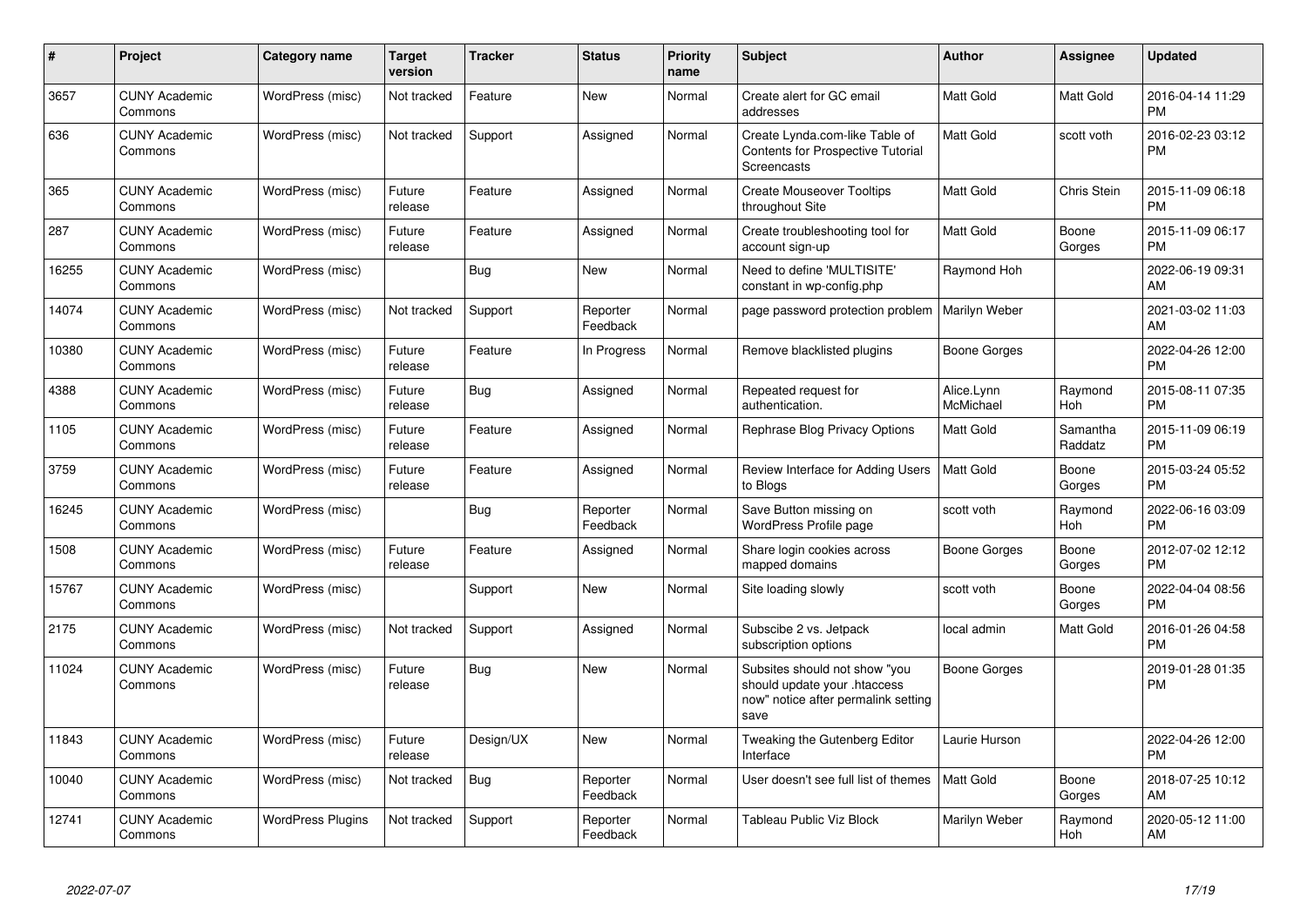| #     | Project                         | <b>Category name</b>     | <b>Target</b><br>version | <b>Tracker</b> | <b>Status</b>        | <b>Priority</b><br>name | <b>Subject</b>                                                     | <b>Author</b>           | Assignee          | <b>Updated</b>                |
|-------|---------------------------------|--------------------------|--------------------------|----------------|----------------------|-------------------------|--------------------------------------------------------------------|-------------------------|-------------------|-------------------------------|
| 3939  | <b>CUNY Academic</b><br>Commons | <b>WordPress Plugins</b> | Future<br>release        | <b>Bug</b>     | Hold                 | Normal                  | Activity stream support for<br>Co-Authors Plus plugin              | Raymond Hoh             | Raymond<br>Hoh    | 2015-11-09 06:13<br><b>PM</b> |
| 2223  | <b>CUNY Academic</b><br>Commons | <b>WordPress Plugins</b> | Future<br>release        | Feature        | Assigned             | Low                     | Add Participad to the CUNY<br>Academic Commons                     | <b>Matt Gold</b>        | Boone<br>Gorges   | 2014-09-17 10:03<br><b>PM</b> |
| 9211  | <b>CUNY Academic</b><br>Commons | <b>WordPress Plugins</b> | Future<br>release        | Support        | Reporter<br>Feedback | Normal                  | Auto-Role Setting in Forum Plugin<br><b>Causing Some Confusion</b> | <b>Luke Waltzer</b>     | Boone<br>Gorges   | 2018-03-13 11:44<br>AM        |
| 11415 | <b>CUNY Academic</b><br>Commons | <b>WordPress Plugins</b> | Not tracked              | Bug            | Reporter<br>Feedback | Normal                  | <b>Blog Subscriptions in Jetpack</b>                               | Laurie Hurson           |                   | 2019-05-14 10:34<br>AM        |
| 364   | <b>CUNY Academic</b><br>Commons | <b>WordPress Plugins</b> | Future<br>release        | Feature        | <b>New</b>           | Normal                  | <b>Bulletin Board</b>                                              | <b>Matt Gold</b>        |                   | 2015-01-05 08:50<br><b>PM</b> |
| 15516 | <b>CUNY Academic</b><br>Commons | <b>WordPress Plugins</b> |                          | Bug            | Reporter<br>Feedback | Normal                  | Can't publish or save draft of post<br>on wordpress.com            | Raffi<br>Khatchadourian | Raymond<br>Hoh    | 2022-03-02 05:52<br><b>PM</b> |
| 11649 | <b>CUNY Academic</b><br>Commons | <b>WordPress Plugins</b> | 2.0.3                    | Bug            | In Progress          | Normal                  | CC license displayed on every<br>page                              | Gina Cherry             | Raymond<br>Hoh    | 2022-06-29 11:32<br>AM        |
| 12573 | <b>CUNY Academic</b><br>Commons | <b>WordPress Plugins</b> | Future<br>release        | Bug            | <b>New</b>           | Normal                  | <b>CommentPress Core Issues</b>                                    | scott voth              |                   | 2020-03-24 04:32<br><b>PM</b> |
| 8078  | <b>CUNY Academic</b><br>Commons | <b>WordPress Plugins</b> | Future<br>release        | System Upgrade | Assigned             | Normal                  | <b>CommentPress Updates</b>                                        | Margaret Galvan         | Christian<br>Wach | 2017-05-08 03:49<br><b>PM</b> |
| 13946 | <b>CUNY Academic</b><br>Commons | <b>WordPress Plugins</b> | 2.1.0                    | Support        | Assigned             | Normal                  | <b>Custom Embed handler For</b><br>OneDrive files                  | scott voth              | Raymond<br>Hoh    | 2022-05-26 10:46<br>AM        |
| 497   | <b>CUNY Academic</b><br>Commons | <b>WordPress Plugins</b> | Future<br>release        | Feature        | Assigned             | Normal                  | Drag and Drop Ordering on<br>Gallery Post Plugin                   | <b>Matt Gold</b>        | Ron Rennick       | 2015-11-09 06:18<br><b>PM</b> |
| 14987 | <b>CUNY Academic</b><br>Commons | <b>WordPress Plugins</b> | Future<br>release        | <b>Bug</b>     | New                  | Normal                  | Elementor update causes<br>database freeze-up                      | Boone Gorges            | Boone<br>Gorges   | 2021-11-29 12:02<br><b>PM</b> |
| 9289  | <b>CUNY Academic</b><br>Commons | <b>WordPress Plugins</b> | Future<br>release        | <b>Bug</b>     | Reporter<br>Feedback | Normal                  | <b>Email Users Plugin</b>                                          | Laurie Hurson           | Boone<br>Gorges   | 2018-10-24 12:34<br><b>PM</b> |
| 12121 | <b>CUNY Academic</b><br>Commons | <b>WordPress Plugins</b> | 2.0.3                    | Feature        | Reporter<br>Feedback | Normal                  | Embedding H5P Iframes on<br>Commons Site                           | Laurie Hurson           | Boone<br>Gorges   | 2022-06-29 11:32<br>AM        |
| 11120 | <b>CUNY Academic</b><br>Commons | <b>WordPress Plugins</b> | Not tracked              | <b>Bug</b>     | Reporter<br>Feedback | Normal                  | Events Manager Events Not<br>Showing Up                            | Mark Webb               |                   | 2019-02-27 04:10<br><b>PM</b> |
| 8498  | <b>CUNY Academic</b><br>Commons | <b>WordPress Plugins</b> | Future<br>release        | Feature        | New                  | Low                     | <b>Gravity Forms Email Users</b>                                   | Raffi<br>Khatchadourian | Matt Gold         | 2017-10-13 12:58<br><b>PM</b> |
| 9947  | <b>CUNY Academic</b><br>Commons | <b>WordPress Plugins</b> | Future<br>release        | Feature        | Reporter<br>Feedback | Normal                  | Install H5P quiz plugin                                            | <b>Matt Gold</b>        | Boone<br>Gorges   | 2018-09-11 11:01<br>AM        |
| 16314 | <b>CUNY Academic</b><br>Commons | <b>WordPress Plugins</b> |                          | Feature        | <b>New</b>           | Normal                  | Install Multicollab plug-in?                                       | Raffi<br>Khatchadourian |                   | 2022-06-29 03:44<br><b>PM</b> |
| 1562  | CUNY Academic<br>Commons        | <b>WordPress Plugins</b> | Future<br>release        | Feature        | Assigned             | Low                     | Play with NYT Collaborative<br><b>Authoring Tool</b>               | <b>Matt Gold</b>        | Boone<br>Gorges   | 2015-01-05 08:47<br>PM        |